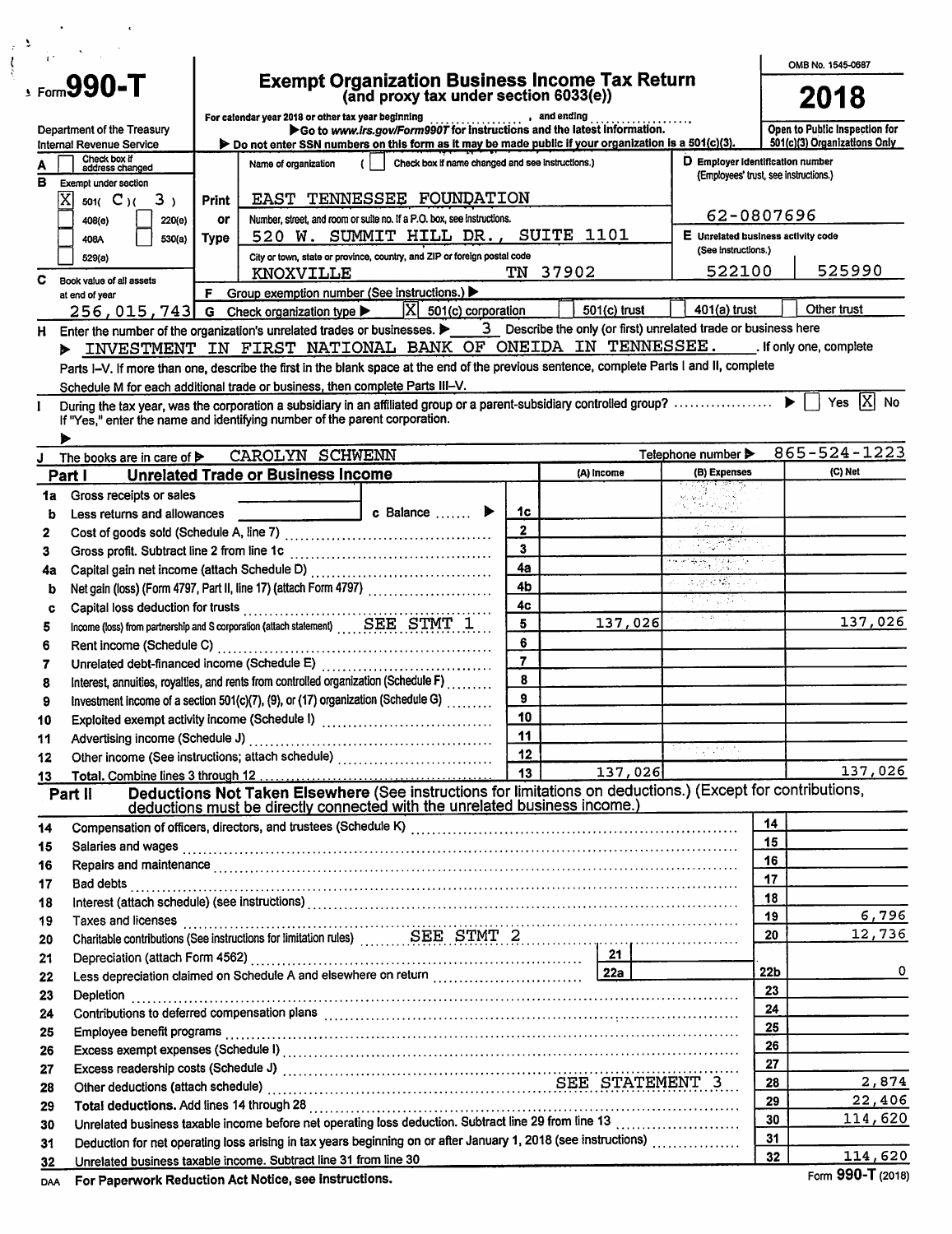| Form 990-T (2018) |  | EAST TENNESSEE FOUNDATION |
|-------------------|--|---------------------------|
|                   |  |                           |

 $\overline{\phantom{a}}$ 

 $11/15$  INT

DAA

٠

62-0807696

|      | <b>Total Unrelated Business Taxable income</b><br>Part III                                                                                                                                                                                       |                                |               |                                                      |
|------|--------------------------------------------------------------------------------------------------------------------------------------------------------------------------------------------------------------------------------------------------|--------------------------------|---------------|------------------------------------------------------|
| 33   | Total of unrelated business taxable income computed from all unrelated trades or businesses (see                                                                                                                                                 |                                |               |                                                      |
|      | instructions)                                                                                                                                                                                                                                    |                                | 33            | 163,748                                              |
| 34   |                                                                                                                                                                                                                                                  |                                | 34            |                                                      |
| 35   | Deductions for net operating loss arising in tax years beginning before January 1, 2018 (see                                                                                                                                                     |                                |               |                                                      |
|      | instructions)                                                                                                                                                                                                                                    |                                | 35            |                                                      |
| 36   | Total of unrelated business taxable income before specific deduction. Subtract line 35 from the sum                                                                                                                                              |                                |               |                                                      |
|      | of lines 33 and 34                                                                                                                                                                                                                               |                                | 36            | 163,748                                              |
| 37   |                                                                                                                                                                                                                                                  |                                | 37            | 1,000                                                |
| 38   | Unrelated business taxable income. Subtract line 37 from line 36. If line 37 is greater than line 36,                                                                                                                                            |                                |               |                                                      |
|      |                                                                                                                                                                                                                                                  |                                | 38            | 162,748                                              |
| 39   | Part IV<br><b>Tax Computation</b><br>Organizations Taxable as Corporations. Multiply line 38 by 21% (0.21)                                                                                                                                       |                                | 39            | 34,177                                               |
| 40   | Trusts Taxable at Trust Rates. See instructions for tax computation. Income tax on                                                                                                                                                               |                                |               |                                                      |
|      | Tax rate schedule or<br>  Schedule D (Form 1041) $\ldots$ $\ldots$ $\ldots$ $\ldots$<br>the amount on line 38 from:                                                                                                                              |                                | 40            |                                                      |
| 41   |                                                                                                                                                                                                                                                  |                                | 41            |                                                      |
| 42   | Alternative minimum tax (trusts only) [[11] Alternative material contracts and the minimum tax (trusts only) [                                                                                                                                   |                                | 42            |                                                      |
| 43   |                                                                                                                                                                                                                                                  |                                | 43            |                                                      |
| 44   |                                                                                                                                                                                                                                                  |                                | 44            | 34, 177                                              |
|      | Part V Tax and Payments                                                                                                                                                                                                                          |                                |               |                                                      |
| 45а  | <b>45a</b><br>Foreign tax credit (corporations attach Form 1118; trusts attach Form 1116)                                                                                                                                                        |                                |               |                                                      |
| b    | 45b<br>Other credits (see instructions)                                                                                                                                                                                                          |                                |               |                                                      |
| c    |                                                                                                                                                                                                                                                  |                                |               |                                                      |
| d    |                                                                                                                                                                                                                                                  |                                |               |                                                      |
| е    |                                                                                                                                                                                                                                                  |                                | 45е           |                                                      |
| 46   |                                                                                                                                                                                                                                                  |                                | 46            | 34,177                                               |
| 47   | Other taxes.<br>Check if from:                                                                                                                                                                                                                   |                                | 47            |                                                      |
| 48   |                                                                                                                                                                                                                                                  |                                | 48            | 34, 177                                              |
| 49   |                                                                                                                                                                                                                                                  |                                | 49            |                                                      |
| 50a  | <b>50a</b>                                                                                                                                                                                                                                       |                                |               |                                                      |
| b    | 50 <sub>b</sub>                                                                                                                                                                                                                                  | 30,000                         |               |                                                      |
| c    | <b>50c</b><br>Tax deposited with Form 8868                                                                                                                                                                                                       |                                |               |                                                      |
| d    | <b>50d</b><br>Foreign organizations: Tax paid or withheld at source (see instructions) [                                                                                                                                                         |                                |               |                                                      |
| е    | <b>50e</b>                                                                                                                                                                                                                                       |                                |               |                                                      |
|      | 50f<br>Credit for small employer health insurance premiums (attach Form 8941)                                                                                                                                                                    |                                |               |                                                      |
| g    | Other credits, adjustments, and payments:   Form 2439                                                                                                                                                                                            |                                |               |                                                      |
|      | Total ><br>50g                                                                                                                                                                                                                                   |                                |               |                                                      |
| 51   |                                                                                                                                                                                                                                                  |                                | 51            | <u>30,000</u>                                        |
| 52   |                                                                                                                                                                                                                                                  | $ \overline{X} $<br>▶          | 52            | 24<br>4,201                                          |
| 53   | Tax due. If line 51 is less than the total of lines 48, 49, and 52, enter amount owed                                                                                                                                                            |                                | 53<br>54      |                                                      |
| 54   | Overpayment. If line 51 is larger than the total of lines 48, 49, and 52, enter amount overpaid                                                                                                                                                  |                                | 55            |                                                      |
| 55   | Enter the amount of line 54 you want: Credited to 2019 estimated tax                                                                                                                                                                             | Refunded $\blacktriangleright$ |               |                                                      |
|      | Statements Regarding Certain Activities and Other Information (see instructions)<br><b>Part VI</b>                                                                                                                                               |                                |               | Yes<br>No                                            |
| 56   | At any time during the 2018 calendar year, did the organization have an interest in or a signature or other authority<br>over a financial account (bank, securities, or other) in a foreign country? If "YES," the organization may have to file |                                |               |                                                      |
|      | FinCEN Form 114, Report of Foreign Bank and Financial Accounts. If "YES," enter the name of the foreign country                                                                                                                                  |                                |               | X                                                    |
|      | here $\blacktriangleright$                                                                                                                                                                                                                       |                                |               | X                                                    |
| 57   | During the tax year, did the organization receive a distribution from, or was it the grantor of, or transferor to, a foreign trust?<br>If "YES," see instructions for other forms the organization may have to file.                             |                                |               |                                                      |
| 58   | Enter the amount of tax-exempt interest received or accrued during the tax year                                                                                                                                                                  |                                |               |                                                      |
|      | Under penalties of perjury, I declare that I have examined this return, including accompanying schedules and statements, and to the best of my knowledge and belief, it is                                                                       |                                |               |                                                      |
|      | true, correct, and complete. Declaration of preparer (other than taxpayer) is based on all information of which preparer has any knowledge.                                                                                                      |                                |               | May the IRS discuss this return                      |
| Sign |                                                                                                                                                                                                                                                  |                                |               | with the preparer shown below<br>(see instructions)? |
| Here | PRESIDENT AND CEO                                                                                                                                                                                                                                |                                |               | ΙXΙ<br>Yes<br>No.                                    |
|      | Title<br>Date<br>Signature of officer<br>Preparer's signature<br>Print/Type preparer's name                                                                                                                                                      | Date                           | <b>Check</b>  | <b>PTIN</b><br>if I                                  |
|      | <u>TamisEBoshin,CPA</u>                                                                                                                                                                                                                          | <u> "lızlmıq</u>               | self-employed | P00286127                                            |
| Paid | <b>JAMES E. BOOHER, CPA</b><br>PC<br>& MCDANIEL.<br><b>BROWN JAKE</b>                                                                                                                                                                            |                                | Firm's EIN    | 62-1170651                                           |
|      | Preparer<br>Firm's name<br>2607 KINGSTON PIKE, SUITE 110<br>Use Only                                                                                                                                                                             |                                |               |                                                      |
|      | 37919-3336<br>KNOXVILLE,<br>TN<br>Firm's address                                                                                                                                                                                                 |                                | Phone no.     | 865-637-8600                                         |
|      |                                                                                                                                                                                                                                                  |                                |               | Form 990-T (2018)                                    |
|      |                                                                                                                                                                                                                                                  |                                |               |                                                      |
| DAA  | FTP<br>184<br>11/15<br>INT                                                                                                                                                                                                                       | 205 TOT                        |               | 4,590                                                |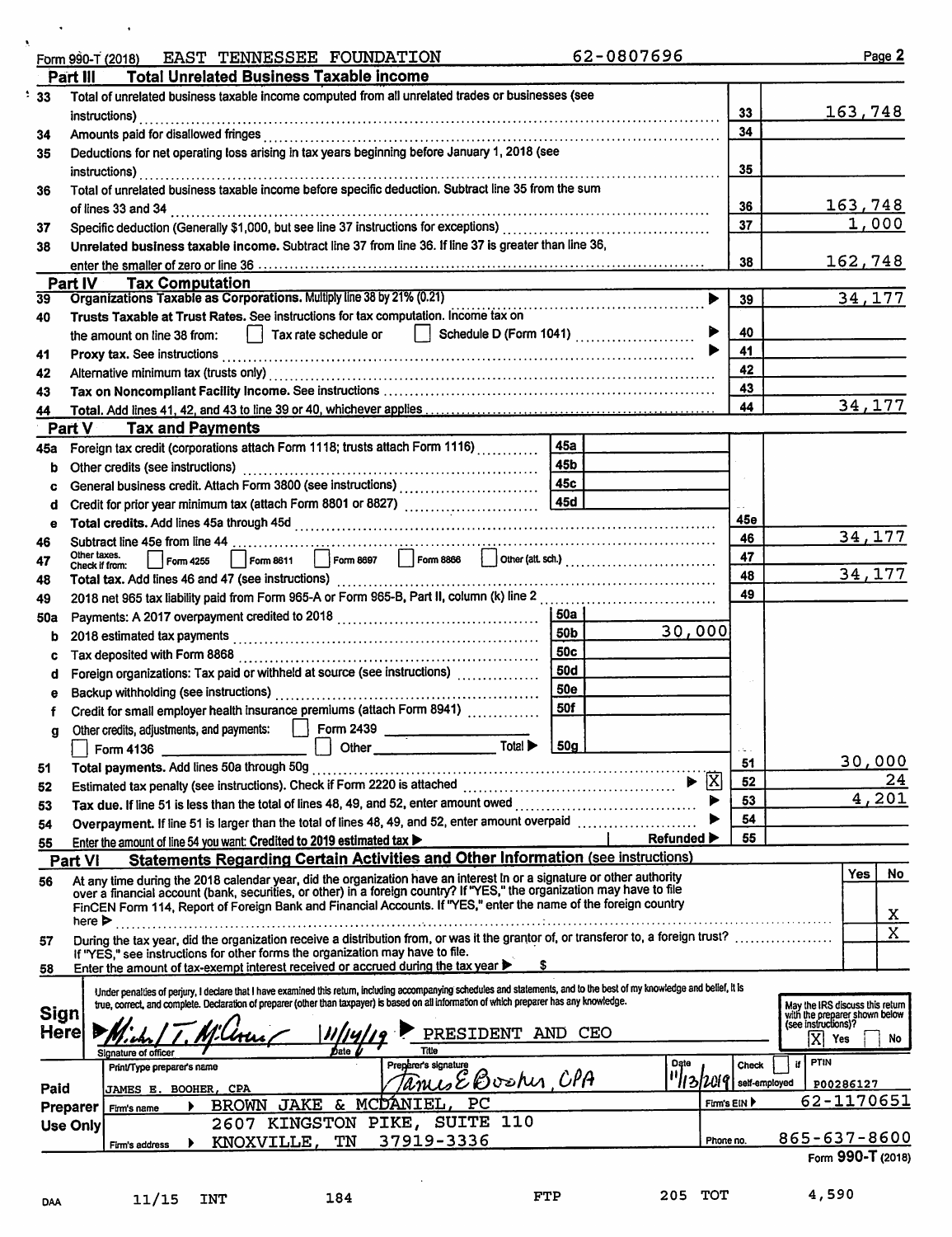|               | Form 990-T (2018) EAST TENNESSEE FOUNDATION                                                   |                                             |       |                            |                                                  |  | 62-0807696                                             |                |                                                          | Page 3            |
|---------------|-----------------------------------------------------------------------------------------------|---------------------------------------------|-------|----------------------------|--------------------------------------------------|--|--------------------------------------------------------|----------------|----------------------------------------------------------|-------------------|
|               | Schedule A - Cost of Goods Sold. Enter method of inventory valuation $\blacktriangleright$    |                                             |       |                            |                                                  |  |                                                        |                |                                                          |                   |
| 1             | Inventory at beginning of year                                                                | 1                                           |       | 6                          |                                                  |  |                                                        | 6              |                                                          |                   |
| 2             | Purchases                                                                                     | $\mathbf{2}$                                |       | $\overline{7}$             | Cost of goods sold. Subtract                     |  |                                                        |                |                                                          |                   |
| 3             |                                                                                               |                                             |       |                            | line 6 from line 5. Enter here and               |  |                                                        |                |                                                          |                   |
| 4a            | Additional sec. 263A costs                                                                    |                                             |       |                            | in Part I, line 2                                |  | .                                                      | $\overline{7}$ |                                                          |                   |
|               | (attach schedule)                                                                             | 4a                                          |       | 8                          | Do the rules of section 263A (with respect to    |  |                                                        |                |                                                          | <b>Yes</b><br>No. |
| b             | Other costs<br>(attach schedule)                                                              | 4b                                          |       |                            |                                                  |  | property produced or acquired for resale) apply        |                |                                                          |                   |
| 5             | Total. Add lines 1 through 4b                                                                 | $5\phantom{a}$                              |       |                            | to the organization?                             |  |                                                        |                |                                                          |                   |
|               | Schedule C - Rent Income (From Real Property and Personal Property Leased With Real Property) |                                             |       |                            |                                                  |  |                                                        |                |                                                          |                   |
|               | (see instructions)                                                                            |                                             |       |                            |                                                  |  |                                                        |                |                                                          |                   |
|               | 1. Description of property                                                                    |                                             |       |                            |                                                  |  |                                                        |                |                                                          |                   |
| (1)           | N/A                                                                                           |                                             |       |                            |                                                  |  |                                                        |                |                                                          |                   |
| (2)           |                                                                                               |                                             |       |                            |                                                  |  |                                                        |                |                                                          |                   |
| (3)           |                                                                                               |                                             |       |                            |                                                  |  |                                                        |                |                                                          |                   |
| (4)           |                                                                                               |                                             |       |                            |                                                  |  |                                                        |                |                                                          |                   |
|               |                                                                                               | 2. Rent received or accrued                 |       |                            |                                                  |  |                                                        |                |                                                          |                   |
|               | (a) From personal property (if the percentage of rent                                         |                                             |       |                            | (b) From real and personal property (if the      |  | 3(a) Deductions directly connected with the income     |                |                                                          |                   |
|               | for personal property is more than 10% but not                                                |                                             |       |                            | percentage of rent for personal property exceeds |  |                                                        |                | in columns 2(a) and 2(b) (attach schedule)               |                   |
|               | more than 50%)                                                                                |                                             |       |                            | 50% or if the rent is based on profit or income) |  |                                                        |                |                                                          |                   |
| (1)           |                                                                                               |                                             |       |                            |                                                  |  |                                                        |                |                                                          |                   |
| (2)           |                                                                                               |                                             |       |                            |                                                  |  |                                                        |                |                                                          |                   |
| (3)           |                                                                                               |                                             |       |                            |                                                  |  |                                                        |                |                                                          |                   |
| (4)           |                                                                                               |                                             |       |                            |                                                  |  |                                                        |                |                                                          |                   |
| Total         |                                                                                               |                                             | Total |                            |                                                  |  | (b) Total deductions.                                  |                |                                                          |                   |
|               | (c) Total income. Add totals of columns 2(a) and 2(b). Enter                                  |                                             |       |                            |                                                  |  | Enter here and on page 1,                              |                |                                                          |                   |
|               | here and on page 1, Part I, line 6, column (A)                                                |                                             |       |                            |                                                  |  | Part I, line 6, column (B) $\blacktriangleright$       |                |                                                          |                   |
|               | <b>Schedule E - Unrelated Debt-Financed Income (see instructions)</b>                         |                                             |       |                            |                                                  |  |                                                        |                |                                                          |                   |
|               |                                                                                               |                                             |       |                            | 2. Gross income from or                          |  | 3. Deductions directly connected with or allocable to  |                |                                                          |                   |
|               | 1. Description of debt-financed property                                                      |                                             |       | allocable to debt-financed |                                                  |  | debt-financed property                                 |                |                                                          |                   |
|               |                                                                                               |                                             |       | property                   |                                                  |  | (b) Other deductions<br>(a) Straight line depreciation |                |                                                          |                   |
|               |                                                                                               |                                             |       |                            |                                                  |  | (attach schedule)                                      |                | (attach schedule)                                        |                   |
| (1)           | N/A                                                                                           |                                             |       |                            |                                                  |  |                                                        |                |                                                          |                   |
| (2)           |                                                                                               |                                             |       |                            |                                                  |  |                                                        |                |                                                          |                   |
| (3)           |                                                                                               |                                             |       |                            |                                                  |  |                                                        |                |                                                          |                   |
| (4)           | 4. Amount of average                                                                          | 5. Average adjusted basis                   |       |                            |                                                  |  |                                                        |                |                                                          |                   |
|               | acquisition debt on or                                                                        | of or allocable to                          |       |                            | 6. Column<br>4 divided                           |  | 7. Gross income reportable                             |                | 8. Allocable deductions<br>(column 6 x total of columns) |                   |
|               | allocable to debt-financed<br>property (attach schedule)                                      | debt-financed property<br>(attach schedule) |       |                            | by column 5                                      |  | (column 2 x column 6)                                  |                | $3(a)$ and $3(b)$ )                                      |                   |
|               |                                                                                               |                                             |       |                            | $\%$                                             |  |                                                        |                |                                                          |                   |
| (1)           |                                                                                               |                                             |       |                            | %                                                |  |                                                        |                |                                                          |                   |
| (2)           |                                                                                               |                                             |       |                            | %                                                |  |                                                        |                |                                                          |                   |
| (3)           |                                                                                               |                                             |       |                            | $\frac{0}{0}$                                    |  |                                                        |                |                                                          |                   |
| (4)           |                                                                                               |                                             |       |                            |                                                  |  | Enter here and on page 1,                              |                | Enter here and on page 1,                                |                   |
|               |                                                                                               |                                             |       |                            |                                                  |  | Part I, line 7, column (A).                            |                | Part I, line 7, column (B).                              |                   |
| <b>Totals</b> |                                                                                               |                                             |       |                            |                                                  |  |                                                        |                |                                                          |                   |
|               | Total dividends-received deductions included in column 8                                      |                                             |       |                            |                                                  |  | ▶                                                      |                |                                                          |                   |
|               |                                                                                               |                                             |       |                            |                                                  |  |                                                        |                |                                                          |                   |

Form **990-T** (2018)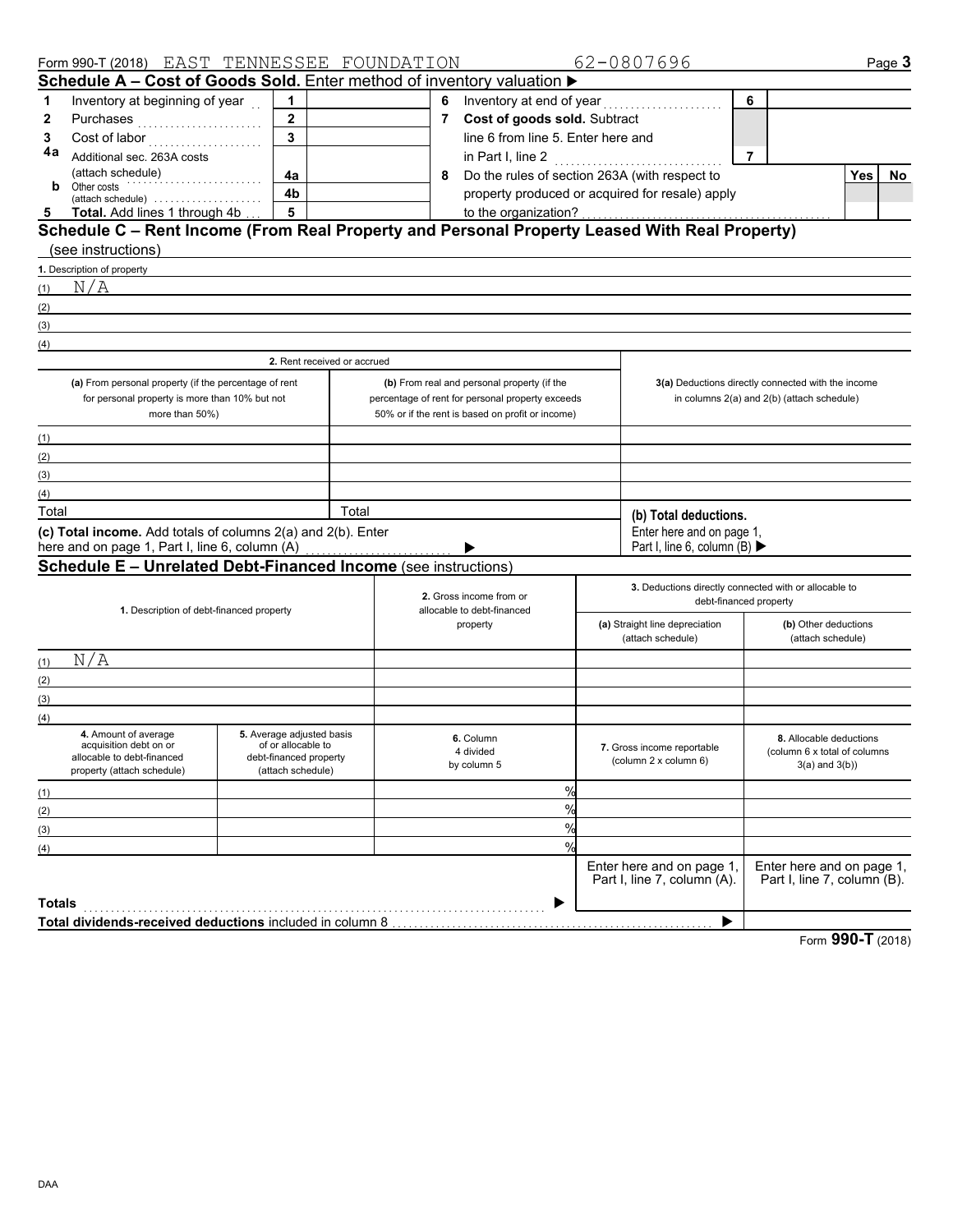#### Form 990-T (2018) Page **4** EAST TENNESSEE FOUNDATION 62-0807696

| Schedule F - Interest, Annuities, Royalties, and Rents From Controlled Organizations (see instructions)       |                                                                       |                                                                                            |                     |                                                                                                                                       |                                                          |                                                                                            |  |                                                                                           |  | . ago .                                                                                         |  |
|---------------------------------------------------------------------------------------------------------------|-----------------------------------------------------------------------|--------------------------------------------------------------------------------------------|---------------------|---------------------------------------------------------------------------------------------------------------------------------------|----------------------------------------------------------|--------------------------------------------------------------------------------------------|--|-------------------------------------------------------------------------------------------|--|-------------------------------------------------------------------------------------------------|--|
|                                                                                                               |                                                                       |                                                                                            |                     | <b>Exempt Controlled Organizations</b>                                                                                                |                                                          |                                                                                            |  |                                                                                           |  |                                                                                                 |  |
| 1. Name of controlled<br>organization                                                                         |                                                                       | 2. Employer<br>identification number                                                       |                     | 3. Net unrelated income<br>(loss) (see instructions)                                                                                  |                                                          | 4. Total of specified<br>payments made                                                     |  | 5. Part of column 4 that is<br>included in the controlling<br>organization's gross income |  | 6. Deductions directly<br>connected with income<br>in column 5                                  |  |
| $(1)$ N/A                                                                                                     |                                                                       |                                                                                            |                     |                                                                                                                                       |                                                          |                                                                                            |  |                                                                                           |  |                                                                                                 |  |
| (2)                                                                                                           |                                                                       |                                                                                            |                     |                                                                                                                                       |                                                          |                                                                                            |  |                                                                                           |  |                                                                                                 |  |
| (3)                                                                                                           |                                                                       |                                                                                            |                     |                                                                                                                                       |                                                          |                                                                                            |  |                                                                                           |  |                                                                                                 |  |
| (4)                                                                                                           |                                                                       |                                                                                            |                     |                                                                                                                                       |                                                          |                                                                                            |  |                                                                                           |  |                                                                                                 |  |
| Nonexempt Controlled Organizations                                                                            |                                                                       |                                                                                            |                     |                                                                                                                                       |                                                          |                                                                                            |  |                                                                                           |  |                                                                                                 |  |
| 7. Taxable Income                                                                                             |                                                                       | 8. Net unrelated income<br>(loss) (see instructions)                                       |                     | 9. Total of specified<br>payments made                                                                                                |                                                          | 10. Part of column 9 that is<br>included in the controlling<br>organization's gross income |  |                                                                                           |  | 11. Deductions directly<br>connected with income in<br>column 10                                |  |
| (1)                                                                                                           |                                                                       |                                                                                            |                     |                                                                                                                                       |                                                          |                                                                                            |  |                                                                                           |  |                                                                                                 |  |
| (2)                                                                                                           |                                                                       |                                                                                            |                     |                                                                                                                                       |                                                          |                                                                                            |  |                                                                                           |  |                                                                                                 |  |
| (3)                                                                                                           |                                                                       |                                                                                            |                     |                                                                                                                                       |                                                          |                                                                                            |  |                                                                                           |  |                                                                                                 |  |
| (4)                                                                                                           |                                                                       |                                                                                            |                     |                                                                                                                                       |                                                          |                                                                                            |  | Add columns 5 and 10.                                                                     |  | Add columns 6 and 11.                                                                           |  |
|                                                                                                               |                                                                       |                                                                                            |                     |                                                                                                                                       |                                                          |                                                                                            |  | Enter here and on page 1,<br>Part I, line 8, column (A).                                  |  | Enter here and on page 1,<br>Part I, line 8, column (B).                                        |  |
| Totals<br>Schedule G - Investment Income of a Section 501(c)(7), (9), or (17) Organization (see instructions) |                                                                       |                                                                                            |                     |                                                                                                                                       |                                                          |                                                                                            |  |                                                                                           |  |                                                                                                 |  |
|                                                                                                               |                                                                       |                                                                                            |                     |                                                                                                                                       |                                                          |                                                                                            |  |                                                                                           |  |                                                                                                 |  |
| 1. Description of income                                                                                      |                                                                       |                                                                                            | 2. Amount of income |                                                                                                                                       | 3. Deductions<br>directly connected<br>(attach schedule) |                                                                                            |  | 4. Set-asides<br>(attach schedule)                                                        |  | 5. Total deductions<br>and set-asides (col. 3<br>plus col.4)                                    |  |
| (1) N/A                                                                                                       |                                                                       |                                                                                            |                     |                                                                                                                                       |                                                          |                                                                                            |  |                                                                                           |  |                                                                                                 |  |
| (2)                                                                                                           |                                                                       |                                                                                            |                     |                                                                                                                                       |                                                          |                                                                                            |  |                                                                                           |  |                                                                                                 |  |
| (3)<br><u> 1989 - Johann Barn, mars ar breist bestjoerde te gemeente kommen van de kommen</u>                 |                                                                       |                                                                                            |                     |                                                                                                                                       |                                                          |                                                                                            |  |                                                                                           |  |                                                                                                 |  |
| (4)                                                                                                           |                                                                       |                                                                                            |                     |                                                                                                                                       |                                                          |                                                                                            |  |                                                                                           |  |                                                                                                 |  |
| Totals                                                                                                        |                                                                       | Enter here and on page 1,<br>Part I, line 9, column (A).                                   |                     |                                                                                                                                       |                                                          |                                                                                            |  |                                                                                           |  | Enter here and on page 1,<br>Part I, line 9, column (B).                                        |  |
| Schedule I - Exploited Exempt Activity Income, Other Than Advertising Income (see instructions)               |                                                                       |                                                                                            |                     |                                                                                                                                       |                                                          |                                                                                            |  |                                                                                           |  |                                                                                                 |  |
| 1. Description of exploited activity                                                                          | 2. Gross<br>unrelated<br>business income<br>from trade or<br>business | 3. Expenses<br>directly<br>connected with<br>production of<br>unrelated<br>business income |                     | 4. Net income (loss)<br>from unrelated trade<br>or business (column<br>2 minus column 3).<br>If a gain, compute<br>cols. 5 through 7. |                                                          | 5. Gross income<br>from activity that<br>is not unrelated<br>business income               |  | 6. Expenses<br>attributable to<br>column 5                                                |  | 7. Excess exempt<br>expenses<br>(column 6 minus<br>column 5, but not<br>more than<br>column 4). |  |
| $(1)$ N/A                                                                                                     |                                                                       |                                                                                            |                     |                                                                                                                                       |                                                          |                                                                                            |  |                                                                                           |  |                                                                                                 |  |
| (2)                                                                                                           |                                                                       |                                                                                            |                     |                                                                                                                                       |                                                          |                                                                                            |  |                                                                                           |  |                                                                                                 |  |
| (3)                                                                                                           |                                                                       |                                                                                            |                     |                                                                                                                                       |                                                          |                                                                                            |  |                                                                                           |  |                                                                                                 |  |
| (4)                                                                                                           |                                                                       |                                                                                            |                     |                                                                                                                                       |                                                          |                                                                                            |  |                                                                                           |  |                                                                                                 |  |
| Totals<br>▶                                                                                                   | Enter here and on<br>page 1, Part I,<br>line 10, col. (A).            | Enter here and on<br>page 1, Part I,<br>line 10, col. (B).                                 |                     |                                                                                                                                       |                                                          |                                                                                            |  |                                                                                           |  | Enter here and<br>on page 1,<br>Part II, line 26.                                               |  |
| <b>Schedule J - Advertising Income (see instructions)</b>                                                     |                                                                       |                                                                                            |                     |                                                                                                                                       |                                                          |                                                                                            |  |                                                                                           |  |                                                                                                 |  |
| Income From Periodicals Reported on a Consolidated Basis<br>Part I                                            |                                                                       |                                                                                            |                     |                                                                                                                                       |                                                          |                                                                                            |  |                                                                                           |  |                                                                                                 |  |
| 1. Name of periodical                                                                                         | 2. Gross<br>advertising<br>income                                     | 3. Direct<br>advertising costs                                                             |                     | 4. Advertising<br>gain or (loss) (col.<br>2 minus col. 3). If<br>a gain, compute<br>cols. 5 through 7.                                |                                                          | 5. Circulation<br>income                                                                   |  | 6. Readership<br>costs                                                                    |  | 7. Excess readership<br>costs (column 6<br>minus column 5, but<br>not more than<br>column 4).   |  |
| $(1)$ N/A                                                                                                     |                                                                       |                                                                                            |                     |                                                                                                                                       |                                                          |                                                                                            |  |                                                                                           |  |                                                                                                 |  |
| (2)                                                                                                           |                                                                       |                                                                                            |                     |                                                                                                                                       |                                                          |                                                                                            |  |                                                                                           |  |                                                                                                 |  |
| (3)                                                                                                           |                                                                       |                                                                                            |                     |                                                                                                                                       |                                                          |                                                                                            |  |                                                                                           |  |                                                                                                 |  |
| (4)                                                                                                           |                                                                       |                                                                                            |                     |                                                                                                                                       |                                                          |                                                                                            |  |                                                                                           |  |                                                                                                 |  |
| Totals (carry to Part II, line (5))<br>▶                                                                      |                                                                       |                                                                                            |                     |                                                                                                                                       |                                                          |                                                                                            |  |                                                                                           |  |                                                                                                 |  |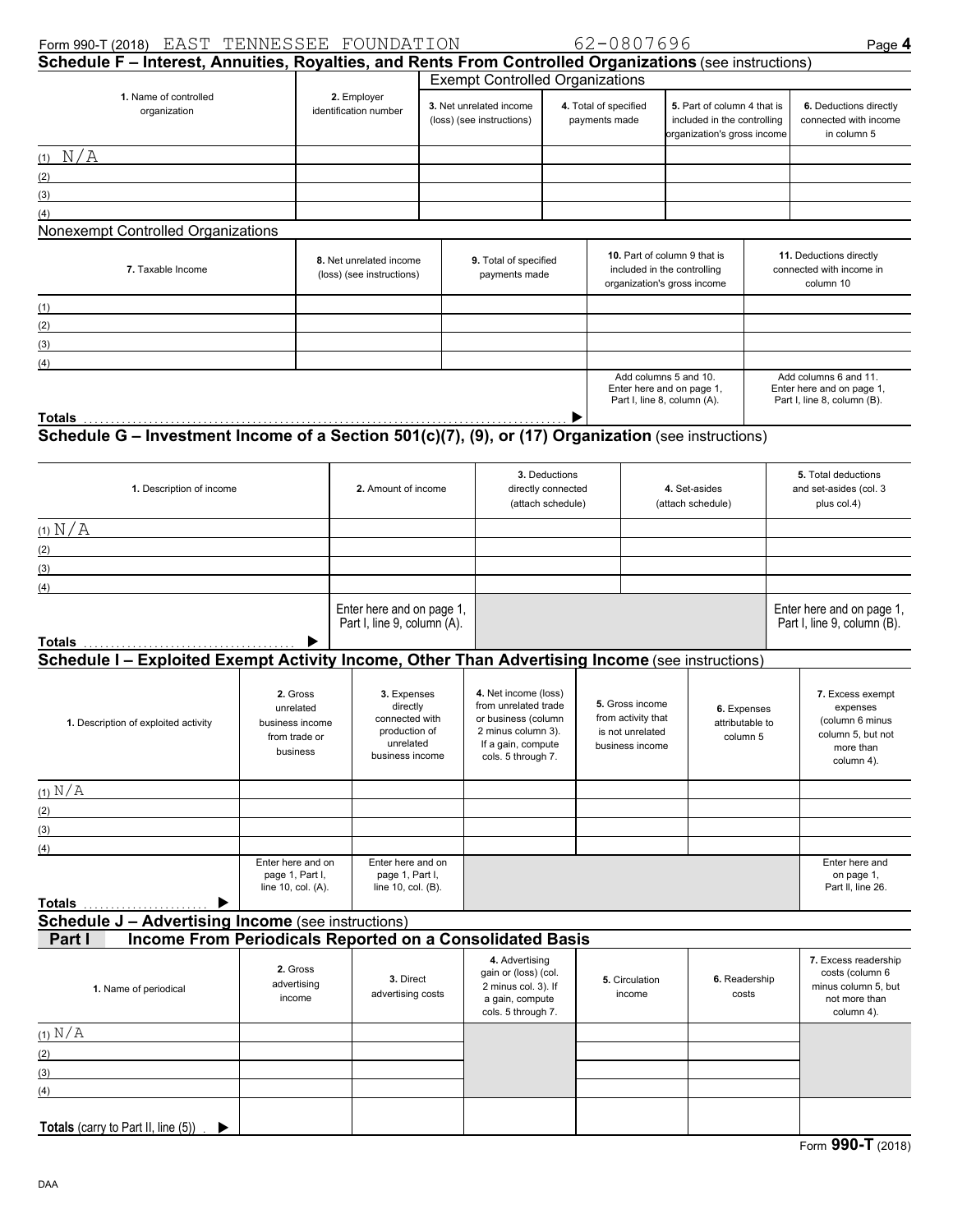| Form 990-T (2018) EAST TENNESSEE FOUNDATION                                       |                                                            |                                                            |                                                                                                        | 62-0807696               |                                              |                        | Page 5                                                                                                       |
|-----------------------------------------------------------------------------------|------------------------------------------------------------|------------------------------------------------------------|--------------------------------------------------------------------------------------------------------|--------------------------|----------------------------------------------|------------------------|--------------------------------------------------------------------------------------------------------------|
| Part II                                                                           |                                                            |                                                            |                                                                                                        |                          |                                              |                        | Income From Periodicals Reported on a Separate Basis (For each periodical listed in Part II, fill in columns |
| 2 through 7 on a line-by-line basis.)                                             |                                                            |                                                            |                                                                                                        |                          |                                              |                        |                                                                                                              |
| 1. Name of periodical                                                             | 2. Gross<br>advertising<br>income                          | 3. Direct<br>advertising costs                             | 4. Advertising<br>gain or (loss) (col.<br>2 minus col. 3). If<br>a gain, compute<br>cols. 5 through 7. | 5. Circulation<br>income |                                              | 6. Readership<br>costs | 7. Excess readership<br>costs (column 6<br>minus column 5, but<br>not more than<br>column 4).                |
| $(1)$ N/A                                                                         |                                                            |                                                            |                                                                                                        |                          |                                              |                        |                                                                                                              |
| (2)                                                                               |                                                            |                                                            |                                                                                                        |                          |                                              |                        |                                                                                                              |
| (3)                                                                               |                                                            |                                                            |                                                                                                        |                          |                                              |                        |                                                                                                              |
| (4)                                                                               |                                                            |                                                            |                                                                                                        |                          |                                              |                        |                                                                                                              |
| <b>Totals from Part I</b><br>▶                                                    |                                                            |                                                            |                                                                                                        |                          |                                              |                        |                                                                                                              |
|                                                                                   | Enter here and on<br>page 1, Part I,<br>line 11, col. (A). | Enter here and on<br>page 1, Part I,<br>line 11, col. (B). |                                                                                                        |                          |                                              |                        | Enter here and<br>on page 1,<br>Part II, line 27.                                                            |
| <b>Totals, Part II (lines 1-5)</b>                                                |                                                            |                                                            |                                                                                                        |                          |                                              |                        |                                                                                                              |
| Schedule K - Compensation of Officers, Directors, and Trustees (see instructions) |                                                            |                                                            |                                                                                                        |                          |                                              |                        |                                                                                                              |
| 1. Name                                                                           |                                                            |                                                            | 2. Title                                                                                               |                          | 3. Percent of<br>time devoted to<br>business |                        | 4. Compensation attributable to<br>unrelated business                                                        |
| N/A                                                                               |                                                            |                                                            |                                                                                                        |                          | $\frac{0}{0}$                                |                        |                                                                                                              |
| (2)                                                                               |                                                            |                                                            |                                                                                                        |                          | $\frac{0}{0}$                                |                        |                                                                                                              |

(4) **Total.** Enter here and on page 1, Part ll, line 14

(3)

Form **990-T** (2018)

 $\blacktriangleright$ 

% %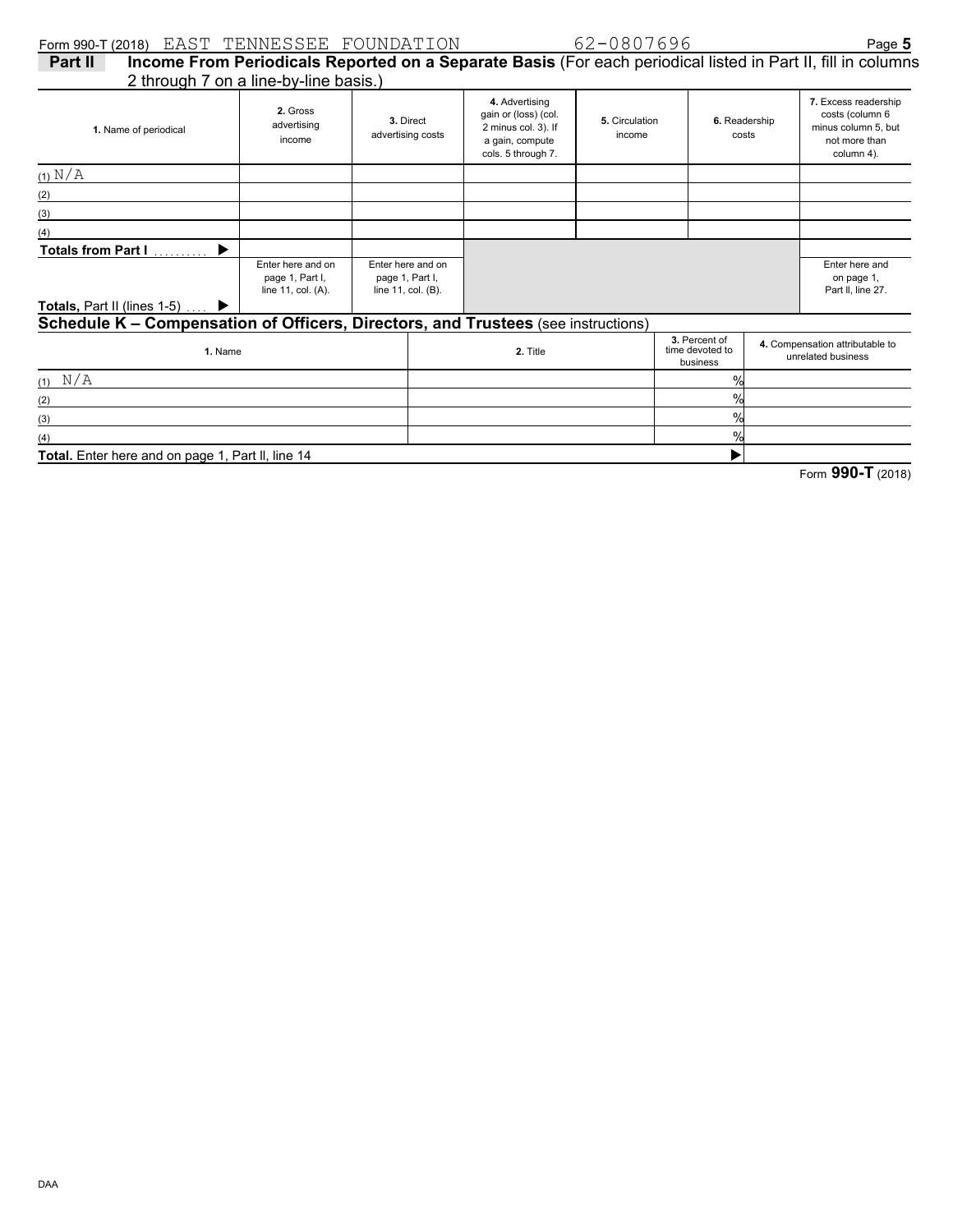# **(Form 990-T)**

#### **Unrelated Business Taxable Income for Unrelated Trade or Business SCHEDULE M Unrelated Business Taxable Income for | OMB No. 1545-0687**

**2018**

| Department of the Treasury<br><b>Internal Revenue Service</b> |
|---------------------------------------------------------------|
| Name of the organization                                      |

**For calendar year 2018 or other tax year beginning** . . . . . . . . . . . . . . . **, and ending** . . . . . . . . . . . . . . . . **.**

**• Do not enter SSN numbers on this form as it may be made public if your organization is Go to** *www.irs.gov/Form990T* **for instructions and the latest information.**

**Open to Public Inspection for zations Only** 

|  |  |  | s a 501(c)(3).   501(c)(3) Organi |
|--|--|--|-----------------------------------|
|  |  |  |                                   |

|  | EAST TENNESSEE FOUNDATION |
|--|---------------------------|

**Employer identification number** 62-0807696

Unrelated business activity code (see instructions)  $\bigotimes 21610$ 

Describe the unrelated trade or business  $\bigtriangledown$ CHOICES IN SENIOR CARE, LLC

|    | Part I<br><b>Unrelated Trade or Business Income</b>                                                                                                                                                                            |                 | (A) Income | (B) Expenses    | (C) Net                        |
|----|--------------------------------------------------------------------------------------------------------------------------------------------------------------------------------------------------------------------------------|-----------------|------------|-----------------|--------------------------------|
| 1a | Gross receipts or sales                                                                                                                                                                                                        |                 |            |                 |                                |
| b  | Less returns and allowances<br>c Balance<br>▶                                                                                                                                                                                  | 1 <sub>c</sub>  |            |                 |                                |
| 2  |                                                                                                                                                                                                                                | $\mathbf{2}$    |            |                 |                                |
| 3  |                                                                                                                                                                                                                                | 3               |            |                 |                                |
| 4a |                                                                                                                                                                                                                                | 4a              |            |                 |                                |
| b  | Net gain (loss) (Form 4797, Part II, line 17) (attach Form 4797)                                                                                                                                                               | 4b              |            |                 |                                |
| C  | Capital loss deduction for trusts                                                                                                                                                                                              | 4c              |            |                 |                                |
| 5  |                                                                                                                                                                                                                                | 5               | 6,812      |                 | 6,812                          |
| 6  |                                                                                                                                                                                                                                | 6               |            |                 |                                |
| 7  | Unrelated debt-financed income (Schedule E) [1997] [1997] [1997] [1997] [1997] [1997] [1997] [1997] [1997] [19                                                                                                                 | $\overline{7}$  |            |                 |                                |
| 8  | Interest, annuities, royalties, and rents from a controlled                                                                                                                                                                    | 8               |            |                 |                                |
| 9  | Investment income of a section $501(c)(7)$ , (9), or (17)                                                                                                                                                                      | 9               |            |                 |                                |
| 10 | Exploited exempt activity income (Schedule I)                                                                                                                                                                                  | 10              |            |                 |                                |
| 11 | Advertising income (Schedule J)                                                                                                                                                                                                | 11              |            |                 |                                |
| 12 | Other income (See instructions; attach schedule)                                                                                                                                                                               | 12              |            |                 |                                |
| 13 | Total. Combine lines 3 through 12.                                                                                                                                                                                             | $\overline{13}$ | 6,812      |                 | 6,812                          |
|    | Deductions Not Taken Elsewhere (See instructions for limitations on deductions.) (Except for contributions,<br>Part II<br>deductions must be directly connected with the unrelated business income.)                           |                 |            |                 |                                |
| 14 |                                                                                                                                                                                                                                |                 |            | 14              |                                |
| 15 | Salaries and wages with the contract of the contract of the salaries and wages with the salaries and wages                                                                                                                     |                 |            | 15              |                                |
| 16 |                                                                                                                                                                                                                                |                 |            | 16              |                                |
| 17 |                                                                                                                                                                                                                                |                 |            | 17              |                                |
| 18 |                                                                                                                                                                                                                                |                 |            | 18              |                                |
| 19 |                                                                                                                                                                                                                                |                 |            | 19              |                                |
| 20 |                                                                                                                                                                                                                                |                 |            | 20              |                                |
| 21 |                                                                                                                                                                                                                                |                 |            |                 |                                |
| 22 |                                                                                                                                                                                                                                |                 |            | 22 <sub>b</sub> |                                |
| 23 |                                                                                                                                                                                                                                |                 |            | 23              |                                |
| 24 | Contributions to deferred compensation plans (and the contract of the contributions to deferred compensation plans (and the contract of the control of the control of the control of the control of the control of the control |                 |            | 24              |                                |
| 25 |                                                                                                                                                                                                                                |                 |            | 25              |                                |
| 26 |                                                                                                                                                                                                                                |                 |            | 26              |                                |
| 27 |                                                                                                                                                                                                                                |                 |            | 27              |                                |
| 28 |                                                                                                                                                                                                                                |                 |            | 28              |                                |
| 29 |                                                                                                                                                                                                                                |                 |            | 29              |                                |
| 30 | Unrelated business taxable income before net operating loss deduction. Subtract line 29 from line 13                                                                                                                           |                 |            | 30              | 6,812                          |
| 31 | Deduction for net operating loss arising in tax years beginning on or after January 1, 2018 (see                                                                                                                               |                 |            | 31              |                                |
| 32 | Unrelated business taxable income. Subtract line 31 from line 30 manufacture contracts and contracts of the Un                                                                                                                 |                 |            | 32              | 6,812                          |
|    | cult Dealersting Ant Matine, and instance in                                                                                                                                                                                   |                 |            |                 | Peheelije M (Ferra 000 T) 0040 |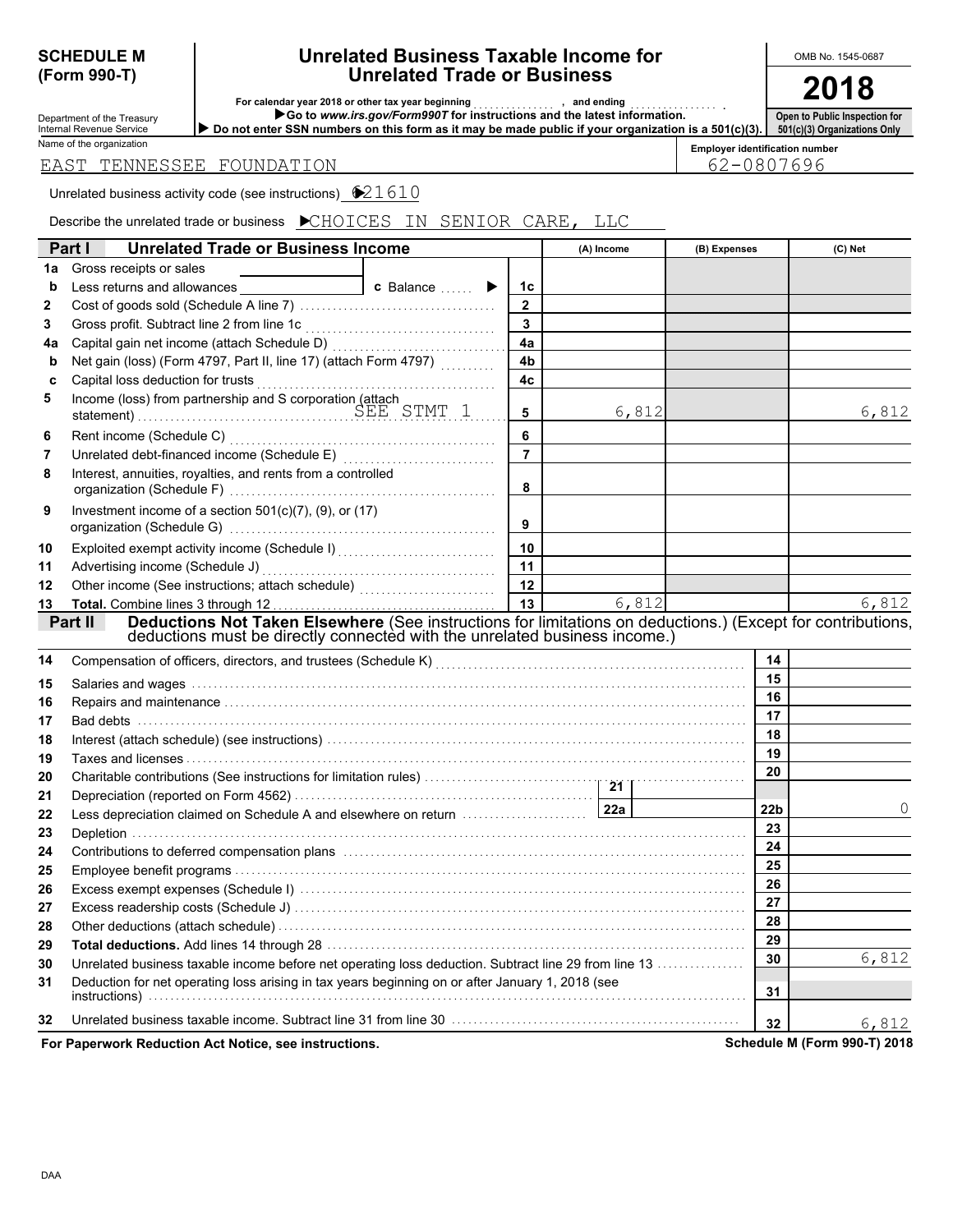# **(Form 990-T)**

#### **Unrelated Business Taxable Income for Unrelated Trade or Business SCHEDULE M Unrelated Business Taxable Income for | OMB No. 1545-0687**

**2018**

| Department of the Treasury<br><b>Internal Revenue Service</b> |
|---------------------------------------------------------------|
| Name of the organization                                      |

**For calendar year 2018 or other tax year beginning** . . . . . . . . . . . . . . . **, and ending** . . . . . . . . . . . . . . . . **.**

**Do not enter SSN numbers on this form as it may be made public if your organization is a 501(c)(3). Go to** *www.irs.gov/Form990T* **for instructions and the latest information.**

**Open to Public Inspection for**

**Employer identification number 501(c)(3) Organizations Only**

62-0807696

| EAST TENNESSEE FOUNDATION |  |
|---------------------------|--|
|---------------------------|--|

Unrelated business activity code (see instructions)  $\sqrt{25990}$ 

Describe the unrelated trade or business AGGREGATE TIFF INCOME

|    | Part I<br><b>Unrelated Trade or Business Income</b>                                                                                                                                                                            |                                           |                | (A) Income | (B) Expenses    | (C) Net                      |
|----|--------------------------------------------------------------------------------------------------------------------------------------------------------------------------------------------------------------------------------|-------------------------------------------|----------------|------------|-----------------|------------------------------|
| 1a | Gross receipts or sales                                                                                                                                                                                                        |                                           |                |            |                 |                              |
| b  | Less returns and allowances                                                                                                                                                                                                    | <b>c</b> Balance<br>$\blacktriangleright$ | 1c             |            |                 |                              |
| 2  |                                                                                                                                                                                                                                |                                           | $\overline{2}$ |            |                 |                              |
| 3  |                                                                                                                                                                                                                                |                                           | 3              |            |                 |                              |
| 4a |                                                                                                                                                                                                                                |                                           | 4a             |            |                 |                              |
| b  | Net gain (loss) (Form 4797, Part II, line 17) (attach Form 4797)                                                                                                                                                               |                                           | 4 <sub>b</sub> |            |                 |                              |
| C  |                                                                                                                                                                                                                                |                                           | 4c             |            |                 |                              |
| 5  |                                                                                                                                                                                                                                |                                           | 5              | 47,018     |                 | 47,018                       |
| 6  |                                                                                                                                                                                                                                |                                           | 6              |            |                 |                              |
| 7  |                                                                                                                                                                                                                                |                                           | $\overline{7}$ |            |                 |                              |
| 8  | Interest, annuities, royalties, and rents from a controlled                                                                                                                                                                    |                                           | 8              |            |                 |                              |
| 9  | Investment income of a section $501(c)(7)$ , (9), or (17)                                                                                                                                                                      |                                           | 9              |            |                 |                              |
| 10 |                                                                                                                                                                                                                                |                                           | 10             |            |                 |                              |
| 11 | Advertising income (Schedule J)                                                                                                                                                                                                |                                           | 11             |            |                 |                              |
| 12 |                                                                                                                                                                                                                                |                                           | 12             |            |                 |                              |
| 13 |                                                                                                                                                                                                                                |                                           | 13             | 47,018     |                 | 47,018                       |
|    | Deductions Not Taken Elsewhere (See instructions for limitations on deductions.) (Except for contributions,<br>Part II<br>deductions must be directly connected with the unrelated business income.)                           |                                           |                |            |                 |                              |
| 14 | Compensation of officers, directors, and trustees (Schedule K) [11] Compensation (11] Compensation of officers, directors, and trustees (Schedule K) [11] Compensation (11] Competition (11] Competition (11] Competition (11] |                                           |                |            | 14              |                              |
| 15 |                                                                                                                                                                                                                                |                                           |                |            | 15              |                              |
| 16 |                                                                                                                                                                                                                                |                                           |                |            | 16              |                              |
| 17 |                                                                                                                                                                                                                                |                                           |                |            | 17              |                              |
| 18 |                                                                                                                                                                                                                                |                                           |                |            | 18              |                              |
| 19 |                                                                                                                                                                                                                                |                                           |                |            | 19              |                              |
| 20 | Charitable contributions (See instructions for limitation rules) SEE STMT 3                                                                                                                                                    |                                           |                | 21         | 20              | 4,702                        |
| 21 |                                                                                                                                                                                                                                |                                           |                |            |                 |                              |
| 22 | Less depreciation claimed on Schedule A and elsewhere on return                                                                                                                                                                |                                           |                | 22a        | 22 <sub>b</sub> | $\Omega$                     |
| 23 |                                                                                                                                                                                                                                |                                           |                |            | 23              |                              |
| 24 |                                                                                                                                                                                                                                |                                           |                |            | 24              |                              |
| 25 |                                                                                                                                                                                                                                |                                           |                |            | 25              |                              |
| 26 |                                                                                                                                                                                                                                |                                           |                |            | 26              |                              |
| 27 |                                                                                                                                                                                                                                |                                           |                |            | 27              |                              |
| 28 |                                                                                                                                                                                                                                |                                           |                |            | 28              |                              |
| 29 |                                                                                                                                                                                                                                |                                           |                |            | 29              | 4,702                        |
| 30 | Unrelated business taxable income before net operating loss deduction. Subtract line 29 from line 13                                                                                                                           |                                           |                |            | 30              | 42,316                       |
| 31 | Deduction for net operating loss arising in tax years beginning on or after January 1, 2018 (see                                                                                                                               |                                           |                |            | 31              |                              |
| 32 | Unrelated business taxable income. Subtract line 31 from line 30 manufactured contains and contained business                                                                                                                  |                                           |                |            | 32 <sub>2</sub> | 42,316                       |
|    | For Paperwork Reduction Act Notice, see instructions.                                                                                                                                                                          |                                           |                |            |                 | Schedule M (Form 990-T) 2018 |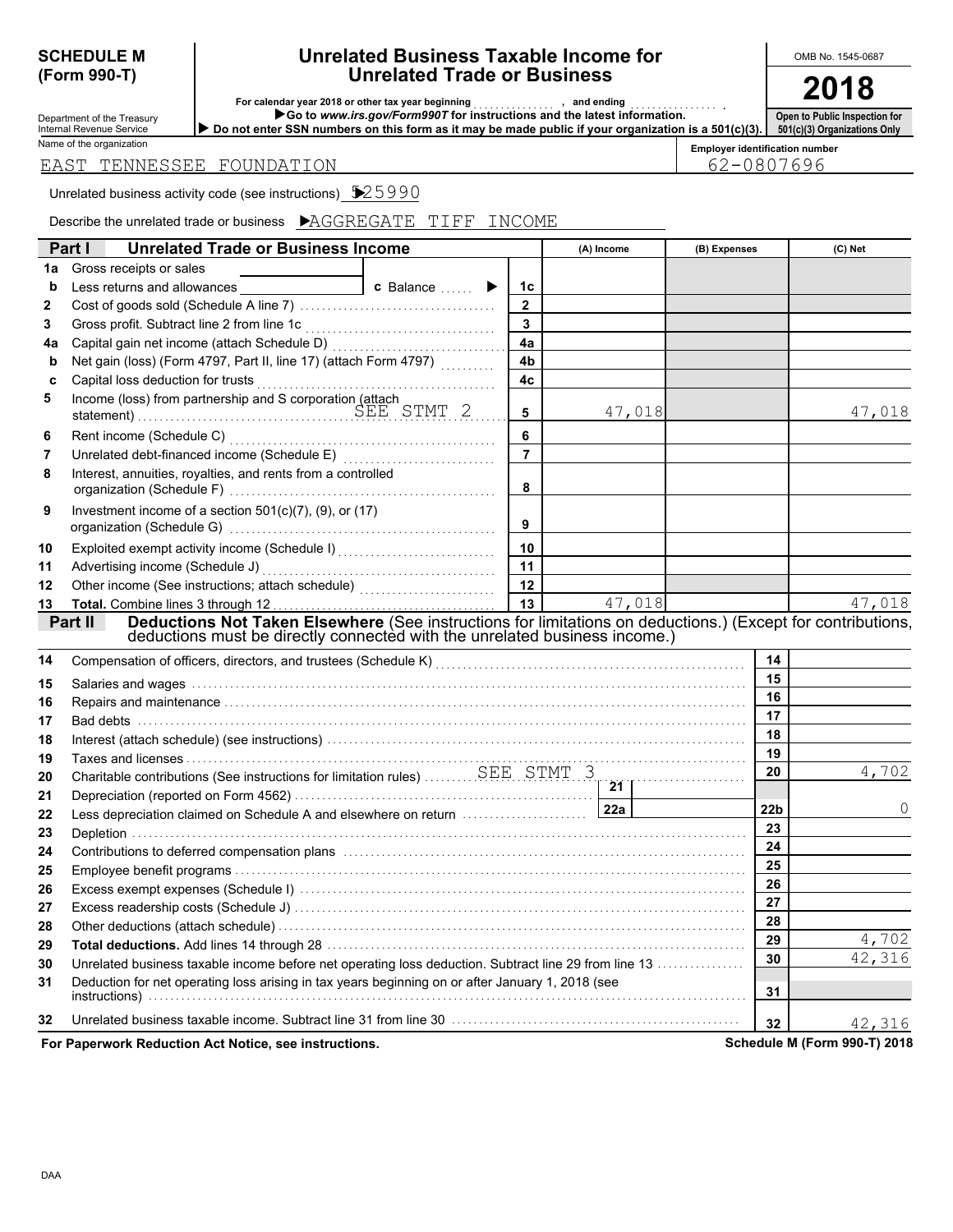## Form **990-T Schedule M Charitable Contribution and Loss Calculation 2018**

Description FIRST NATIONAL BANK OF ONEI

EAST TENNESSEE FOUNDATION 62-0807696

Name **Taxpayer Identification Number** 

Unincorporated Business Income Tax Code:  $\,522100\,$  Activity: <code>DEPOSITORY CREDIT</code> <code>INTERMEDIATION</code>

|    | <b>Worksheet 1 Activity Charitable Contribution Deduction</b>                                                                                                                                                                  |    |         |
|----|--------------------------------------------------------------------------------------------------------------------------------------------------------------------------------------------------------------------------------|----|---------|
|    |                                                                                                                                                                                                                                |    | 137,026 |
|    |                                                                                                                                                                                                                                |    | 9,670   |
|    |                                                                                                                                                                                                                                |    | 127,356 |
| 4  |                                                                                                                                                                                                                                |    | 12,736  |
| 5  | Current year contributions                                                                                                                                                                                                     |    | 47,000  |
| 6  |                                                                                                                                                                                                                                |    | 401,990 |
|    | Total available contributions (Add lines 5 and 6) Mathematic extension contributions of the system of the system of the system of the system of the system of the system of the system of the system of the system of the syst |    | 448,990 |
| 8  | Take the lesser of Line 4 or 7; Enter here and on Line 20 (Form 990T or Sch M)                                                                                                                                                 |    | 12,736  |
| 9  |                                                                                                                                                                                                                                | o  | 436,254 |
| 10 | Allocate any remaining amount of Line 9 to taxable fringe benefits (within percent limits);                                                                                                                                    |    |         |
|    | Enter amount here and on Form 990-T, Line 33 as a negative amount                                                                                                                                                              | 10 |         |
| 11 | Remaining contributions (carried forward for corporations only, See Worksheet 3)                                                                                                                                               | 11 | 436     |

|    | Worksheet 2 Activity Losses and Carryforward Amounts   |  |
|----|--------------------------------------------------------|--|
|    | 1 Activity losses (do not include amounts before 2018) |  |
|    | 2 Amount of loss used in the current year              |  |
|    | 3 Prior year losses carried over to next year          |  |
| 4  | Losses generated by current year activity              |  |
| 5. | Total loss carried forward to 2019                     |  |

| Worksheet 3 Activity Charitable Contribution Carryforward |                      |                   |           |                     |                  |  |  |  |  |  |  |
|-----------------------------------------------------------|----------------------|-------------------|-----------|---------------------|------------------|--|--|--|--|--|--|
|                                                           |                      | <b>Prior Year</b> |           | <b>Current Year</b> | <b>Next Year</b> |  |  |  |  |  |  |
| <b>Prior Tax Years</b>                                    | <b>Contributions</b> | <b>Used</b>       | Carryover | <b>Amount Used</b>  | Carryover        |  |  |  |  |  |  |
| 5th $12/31/13$                                            |                      |                   |           |                     |                  |  |  |  |  |  |  |
| 4th $12/31/14$                                            |                      |                   |           |                     |                  |  |  |  |  |  |  |
| 3rd $12/31/15$                                            |                      |                   |           |                     |                  |  |  |  |  |  |  |
| 2nd $12/31/16$                                            |                      |                   |           |                     |                  |  |  |  |  |  |  |
| 1st $12/31/17$                                            | 401,990              |                   | 401,990   | 12,736              | 389,254          |  |  |  |  |  |  |
| Charitable Contribution Carryover To Current Year         |                      |                   | 401,990   |                     |                  |  |  |  |  |  |  |
| 47,000<br><b>Current Year Amount</b>                      |                      |                   |           |                     | 000              |  |  |  |  |  |  |
| Charitable Contribution Carryover Available To Next Year  |                      |                   |           |                     | 436,254          |  |  |  |  |  |  |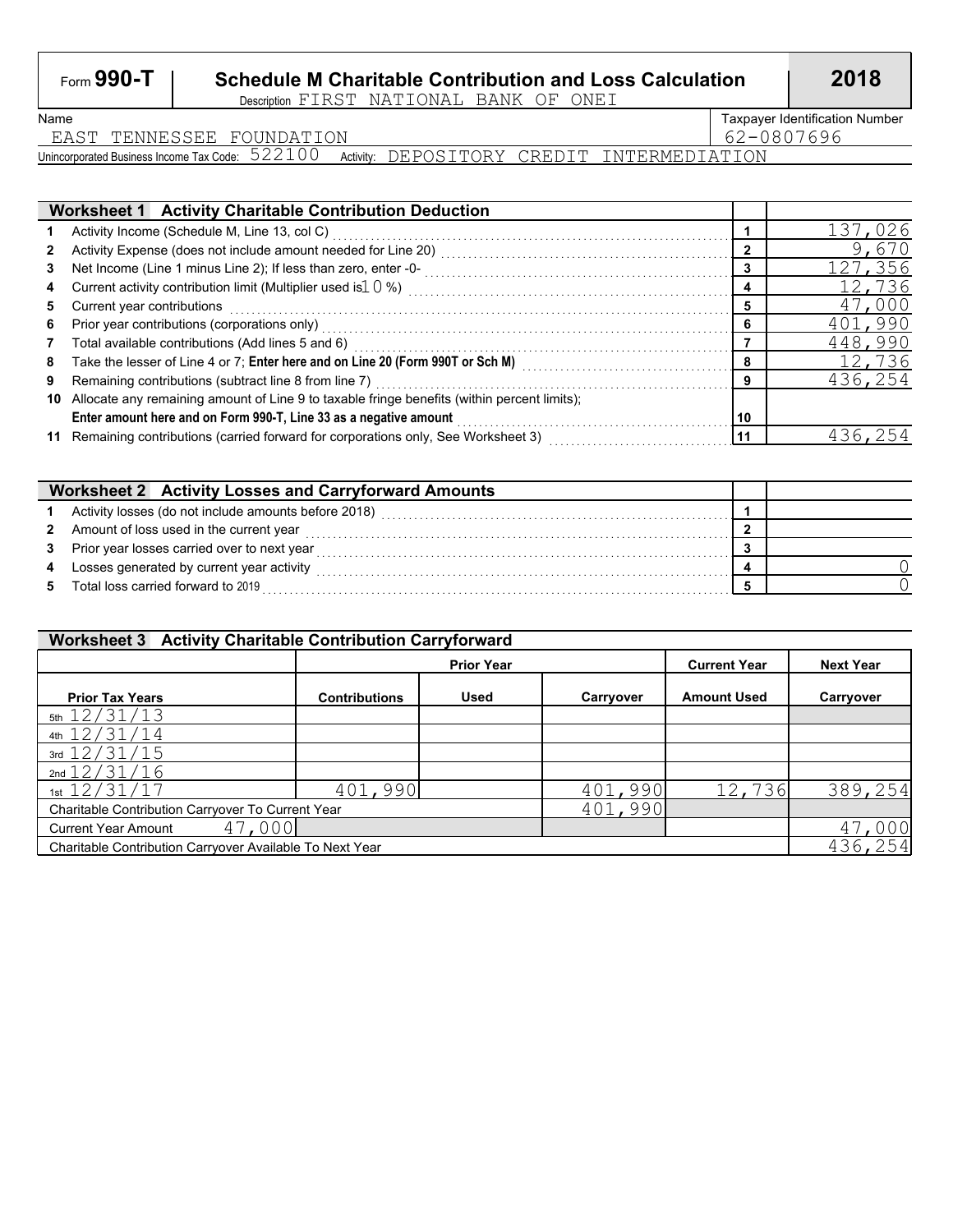## Form **990-T Schedule M Charitable Contribution and Loss Calculation 2018**

Description AGGREGATE TIFF INCOME

Name **Taxpayer Identification Number** 

EAST TENNESSEE FOUNDATION 62-0807696

Unincorporated Business Income Tax Code:  $525990$  Activity:  $\rm{OTHER}$   $\rm{FINANCIAL}$   $\rm{VEHICLES}$ 

|    | <b>Worksheet 1 Activity Charitable Contribution Deduction</b>                                                 |    |                    |
|----|---------------------------------------------------------------------------------------------------------------|----|--------------------|
|    | Activity Income (Schedule M, Line 13, col C)                                                                  |    | 018                |
|    | Activity Expense (does not include amount needed for Line 20)<br>[[[[[[[[[[[[[[[[[[]]]]]]                     |    |                    |
|    |                                                                                                               |    | 1,018              |
| 4  |                                                                                                               | 4  | 4,702              |
| 5  | Current year contributions                                                                                    | 5  | 4,702              |
| 6  | Prior year contributions (corporations only)                                                                  | 6  |                    |
|    | Total available contributions (Add lines 5 and 6) Mathematic extension contracts and a problem and a meta-    |    | 4,702              |
| 8  | Take the lesser of Line 4 or 7; Enter here and on Line 20 (Form 990T or Sch M)                                | 8  | $\overline{4.702}$ |
| 9  | Remaining contributions (subtract line 8 from line 7) [11] contained and contained a series and contributions | 9  |                    |
| 10 | Allocate any remaining amount of Line 9 to taxable fringe benefits (within percent limits);                   |    |                    |
|    | Enter amount here and on Form 990-T, Line 33 as a negative amount                                             | 10 |                    |
| 11 | Remaining contributions (carried forward for corporations only, See Worksheet 3)                              | 11 |                    |

|                | <b>Worksheet 2 Activity Losses and Carryforward Amounts</b> |  |
|----------------|-------------------------------------------------------------|--|
|                | 1 Activity losses (do not include amounts before 2018)      |  |
|                | 2 Amount of loss used in the current year                   |  |
|                | 3 Prior year losses carried over to next year               |  |
| $\overline{4}$ | Losses generated by current year activity                   |  |
| 5              | Total loss carried forward to 2019                          |  |

| Worksheet 3 Activity Charitable Contribution Carryforward |                      |                   |           |                     |                  |  |  |  |  |  |  |
|-----------------------------------------------------------|----------------------|-------------------|-----------|---------------------|------------------|--|--|--|--|--|--|
|                                                           |                      | <b>Prior Year</b> |           | <b>Current Year</b> | <b>Next Year</b> |  |  |  |  |  |  |
| <b>Prior Tax Years</b>                                    | <b>Contributions</b> | Used              | Carryover | <b>Amount Used</b>  | Carryover        |  |  |  |  |  |  |
| $5th$ 12/31/13                                            |                      |                   |           |                     |                  |  |  |  |  |  |  |
| 4th $12/31/14$                                            |                      |                   |           |                     |                  |  |  |  |  |  |  |
| 3rd $12/31/15$                                            |                      |                   |           |                     |                  |  |  |  |  |  |  |
| 2nd $12/31/16$                                            |                      |                   |           |                     |                  |  |  |  |  |  |  |
| 1st $12/31/17$                                            |                      |                   |           |                     |                  |  |  |  |  |  |  |
| Charitable Contribution Carryover To Current Year         |                      |                   |           |                     |                  |  |  |  |  |  |  |
| 4,702<br><b>Current Year Amount</b>                       |                      |                   |           | 4,702               |                  |  |  |  |  |  |  |
| Charitable Contribution Carryover Available To Next Year  |                      |                   |           |                     | 0                |  |  |  |  |  |  |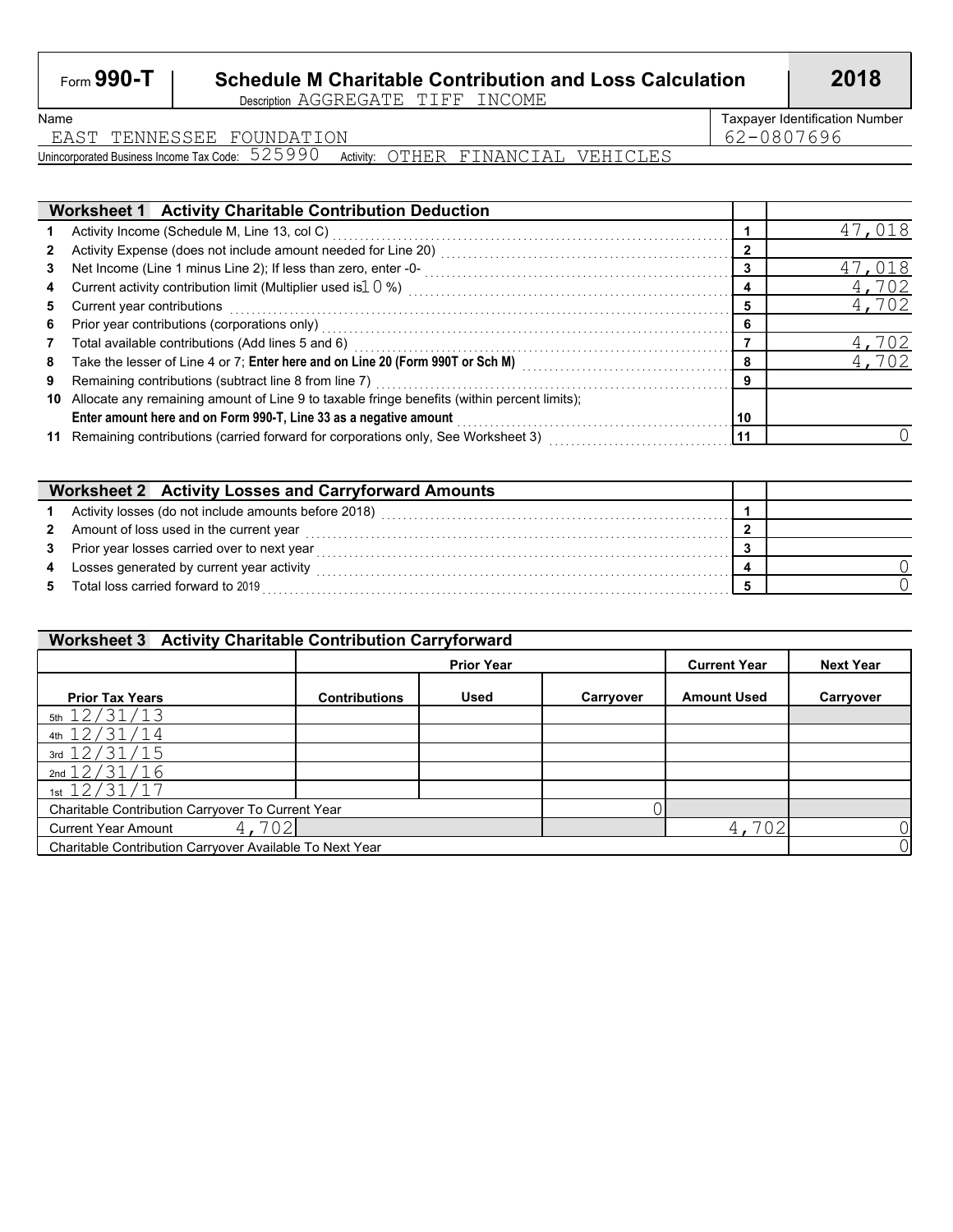# 62-0807696 **Federal Statements**

### **Statement 1 - Form 990-T, Part I, Line 5 - Income (Loss) from Partnerships or S-Corps**

| Name of Partnership or S-Corp | Gross<br><b>Income</b> | Direct<br>Deductions (Part. only) | <b>Net</b><br><b>Income</b> |
|-------------------------------|------------------------|-----------------------------------|-----------------------------|
| FIRST NATIONAL BANK OF ONEIDA | 137,026                |                                   | 137,026                     |
| TOTAL                         | 137,026                |                                   | 137,026                     |

#### **Statement 2 - Form 990-T, Part II, Line 20 - Charitable Contributions**

| <b>Description</b>                                                  | Amount            |
|---------------------------------------------------------------------|-------------------|
| CURRENT YEAR CONTRIBUTIONS<br>PRIOR YEAR CONTRIBUTIONS              | 47,000<br>401,990 |
| TOTAL CONTRIBUTIONS AVAILABLE<br>LESS: ALLOCATION TO TAXABLE FRINGE | 448,990           |
| LESS: CONTRIBUTIONS DISSALLOWED                                     | 436,254           |
| TOTAL DEDUCTION ALLOWED                                             | 12,736            |

#### **Statement 3 - Form 990-T, Part II, Line 28 - Other Deductions**

| <b>Description</b> | Amount |
|--------------------|--------|
| PROFESSIONAL FEES  | 2,874  |
| TOTAL              | 2.874  |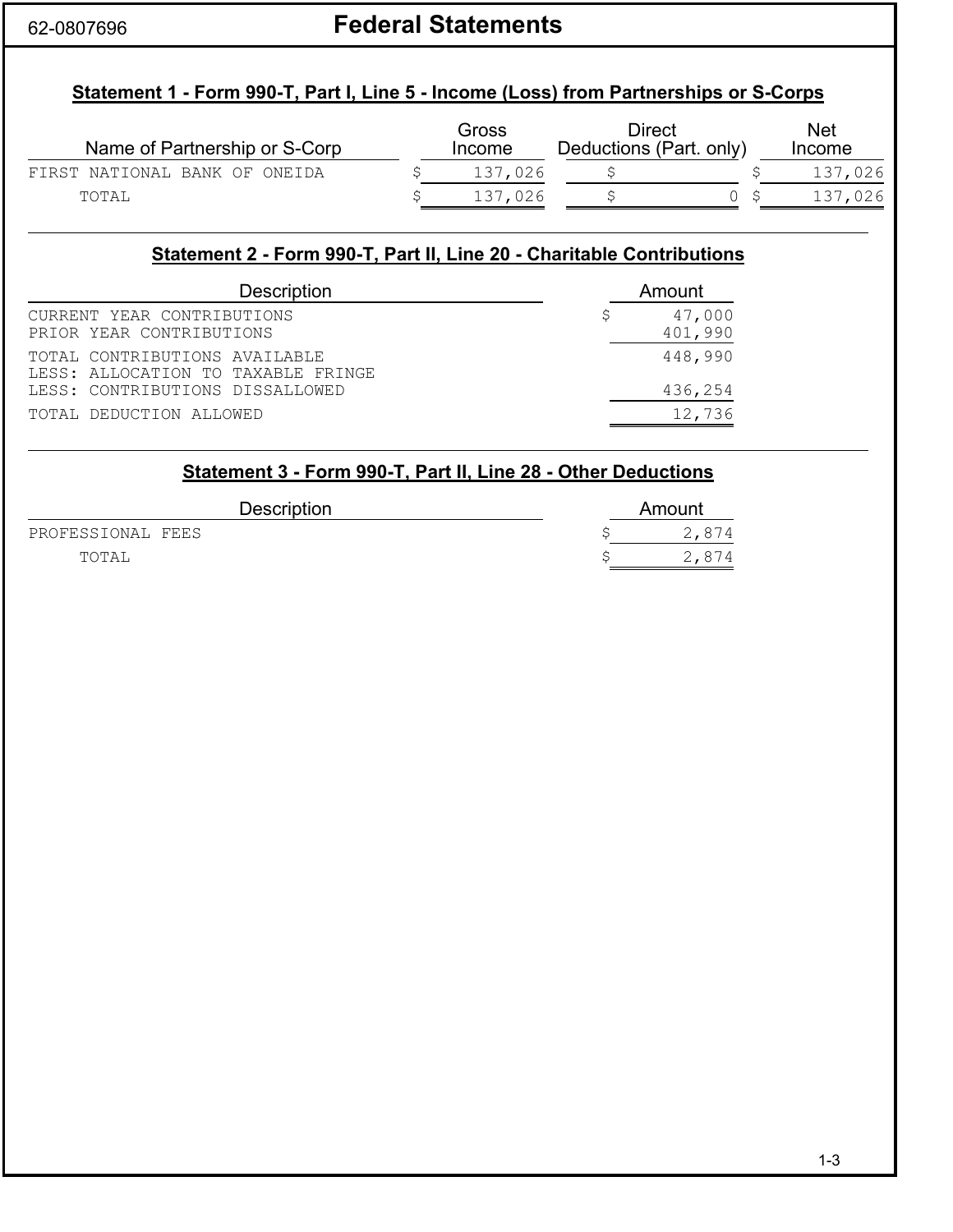# 62-0807696 **Federal Statements**

#### **CHOICES IN SENIOR CARE, LLC Statement 1 - Form 990-T, Schedule M, Line 5 - Income (Loss) from Partnerships or S-Corps**

| Name of Partnership or S-Corp | Gross<br>Income | Direct<br>Deductions (Part. only) | Net<br><b>Income</b> |
|-------------------------------|-----------------|-----------------------------------|----------------------|
| CHOICES IN SENIOR CARE, LLC   | 6.812           |                                   | 6,812                |
| TOTAL                         | 6.812           |                                   | 6,812                |

### **AGGREGATE TIFF INCOME Statement 2 - Form 990-T, Schedule M, Line 5 - Income (Loss) from Partnerships or S-Corps**

| Name of Partnership or S-Corp |  | Gross<br>Income | Direct<br>Deductions (Part. only) | <b>Net</b><br>Income |        |
|-------------------------------|--|-----------------|-----------------------------------|----------------------|--------|
| AGGREGATE TIFF INCOME         |  | 47,018          |                                   |                      | 47,018 |
| TOTAL                         |  | 47.018          |                                   |                      | 47.018 |

#### **AGGREGATE TIFF INCOME Statement 3 - Form 990-T, Schedule M, Line 20 - Charitable Contributions**

| <b>Description</b>                                                                                     |  | Amount |
|--------------------------------------------------------------------------------------------------------|--|--------|
| CURRENT YEAR CONTRIBUTIONS<br>PRIOR YEAR CONTRIBUTIONS                                                 |  | 4,702  |
| TOTAL CONTRIBUTIONS AVAILABLE<br>LESS: ALLOCATION TO TAXABLE FRINGE<br>LESS: CONTRIBUTIONS DISSALLOWED |  | 4,702  |
| TOTAL DEDUCTION ALLOWED                                                                                |  | כחי    |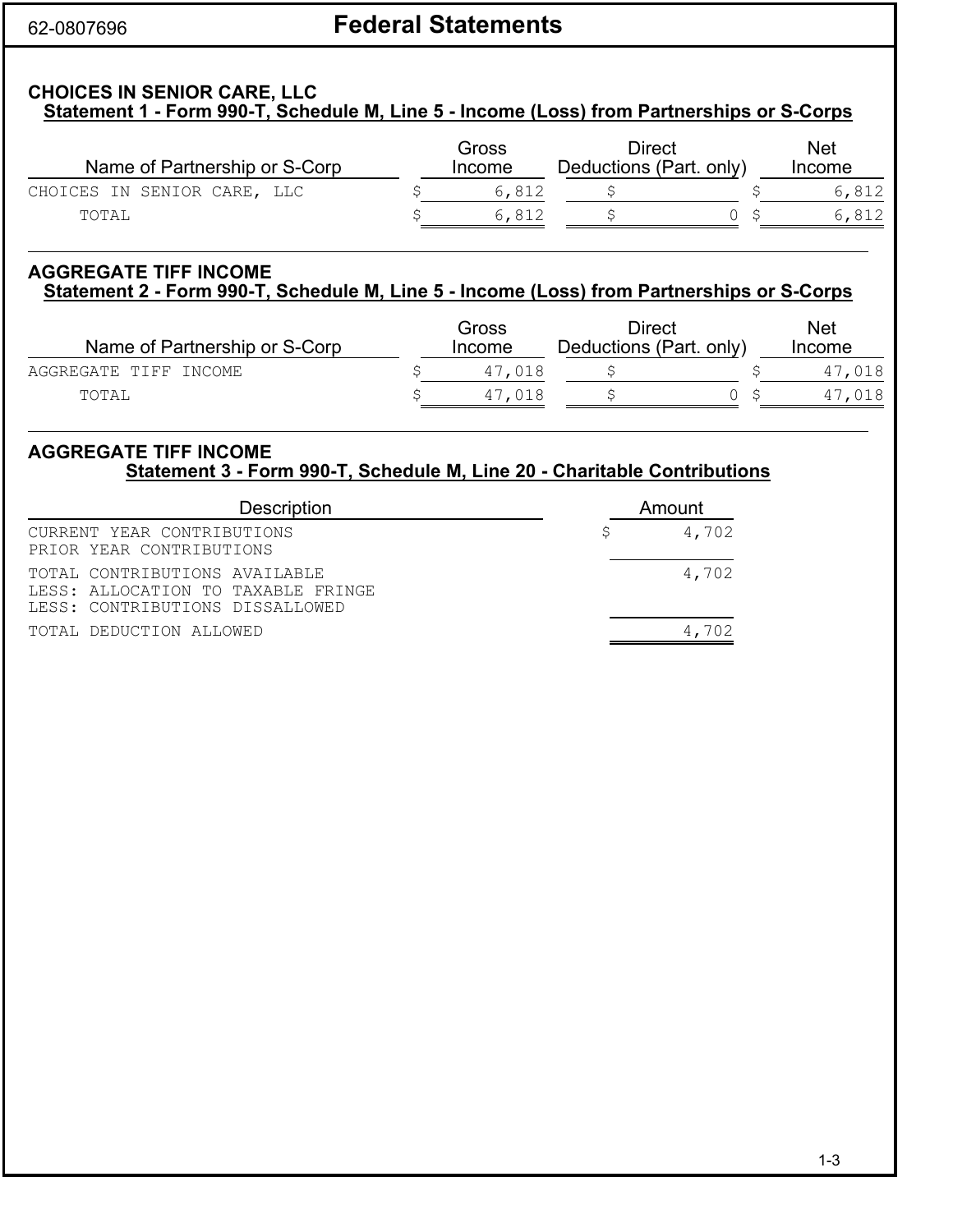FORM 990-T

| Form | ククク<br>Æ |
|------|----------|
|      |          |

Department of the Treasury Internal Revenue Service

## **Underpayment of Estimated Tax by Corporations**

**2018** OMB No. 1545-0123

| $\blacktriangleright$ Attach to the corporation's tax return.     |
|-------------------------------------------------------------------|
| ▶ Go to www.irs.gov/Form2220 for instructions and the latest info |

| w.irs.gov/Form2220 for instructions and the latest information. |  |
|-----------------------------------------------------------------|--|
|                                                                 |  |

| Name |                                                                                                                                                  |    |          |                |          | <b>Employer identification number</b><br>62-0807696 |               |  |
|------|--------------------------------------------------------------------------------------------------------------------------------------------------|----|----------|----------------|----------|-----------------------------------------------------|---------------|--|
|      | EAST TENNESSEE FOUNDATION                                                                                                                        |    |          |                |          |                                                     |               |  |
|      | Note: Generally, the corporation is not required to file Form 2220 (see Part II below for exceptions) because the IRS will figure any penalty    |    |          |                |          |                                                     |               |  |
|      | owed and bill the corporation. However, the corporation may still use Form 2220 to figure the penalty. If so, enter the amount from page 2, line |    |          |                |          |                                                     |               |  |
|      | 38, on the estimated tax penalty line of the corporation's income tax return, but do not attach Form 2220.                                       |    |          |                |          |                                                     |               |  |
|      | <b>Required Annual Payment</b><br>Part I                                                                                                         |    |          |                |          |                                                     |               |  |
|      |                                                                                                                                                  |    |          |                |          |                                                     |               |  |
| 1    | Total tax (see instructions)                                                                                                                     |    |          |                |          | 1                                                   | 34,177        |  |
|      | 2a Personal holding company tax (Schedule PH (Form 1120), line 26) included on line 12a                                                          |    |          |                |          |                                                     |               |  |
|      | <b>b</b> Look-back interest included on line 1 under section $460(b)(2)$ for completed long-term                                                 |    |          |                |          |                                                     |               |  |
|      | contracts or section 167(g) for depreciation under the income forecast method                                                                    |    |          | 2 <sub>b</sub> |          |                                                     |               |  |
| c    |                                                                                                                                                  |    |          | 2c             |          |                                                     |               |  |
| d    | Total. Add lines 2a through 2c                                                                                                                   |    |          |                |          | 2d                                                  |               |  |
| 3    | Subtract line 2d from line 1. If the result is less than \$500, do not complete or file this form. The corporation                               |    |          |                |          |                                                     |               |  |
|      | does not owe the penalty                                                                                                                         |    |          |                |          | 3                                                   | 34,177        |  |
| 4    | Enter the tax shown on the corporation's 2017 income tax return. See instructions. Caution: If the tax is zero or                                |    |          |                |          |                                                     |               |  |
|      | the tax year was for less than 12 months, skip this line and enter the amount from line 3 on line 5                                              |    |          |                |          | $\overline{\mathbf{4}}$                             | <u>11,277</u> |  |
| 5    | Required annual payment. Enter the smaller of line 3 or line 4. If the corporation is required to skip line 4, enter                             |    |          |                |          |                                                     |               |  |
|      | the amount from line 3                                                                                                                           |    |          |                |          | 5                                                   | 11,277        |  |
|      | Reasons for Filing-Check the boxes below that apply. If any boxes are checked, the corporation must file<br>Part II                              |    |          |                |          |                                                     |               |  |
|      | Form 2220 even if it does not owe a penalty. See instructions.                                                                                   |    |          |                |          |                                                     |               |  |
| 6    | The corporation is using the adjusted seasonal installment method.                                                                               |    |          |                |          |                                                     |               |  |
| 7    | The corporation is using the annualized income installment method.                                                                               |    |          |                |          |                                                     |               |  |
| 8    | The corporation is a "large corporation" figuring its first required installment based on the prior year's tax.                                  |    |          |                |          |                                                     |               |  |
|      | Part III<br><b>Figuring the Underpayment</b>                                                                                                     |    |          |                |          |                                                     |               |  |
|      |                                                                                                                                                  |    | (a)      | (b)            | (c)      |                                                     | (d)           |  |
| 9    | Installment due dates. Enter in columns (a) through (d) the 15th day                                                                             |    |          |                |          |                                                     |               |  |
|      | of the 4th (Form 990-PF filers: Use 5th month), 6th, 9th, and 12th                                                                               |    |          |                |          |                                                     |               |  |
|      |                                                                                                                                                  | 9  | 04/15/18 | 06/15/18       | 09/15/18 |                                                     | 12/15/18      |  |
| 10   | Required installments. If the box on line 6 and/or line 7 above is                                                                               |    |          |                |          |                                                     |               |  |
|      | checked, enter the amounts from Schedule A, line 38. If the box on                                                                               |    |          |                |          |                                                     |               |  |
|      | line 8 (but not 6 or 7) is checked, see instructions for the amounts to                                                                          |    |          |                |          |                                                     |               |  |
|      | enter. If none of these boxes are checked, enter 25% (0.25) of line 5                                                                            |    |          |                |          |                                                     |               |  |
|      |                                                                                                                                                  | 10 | 2,819    | 2,819          |          | 2,819                                               | 2,820         |  |
|      |                                                                                                                                                  |    |          |                |          |                                                     |               |  |

|    |                                                                                                     | 10 | 2,819 | 2,819  | 2,819  | 2,820  |
|----|-----------------------------------------------------------------------------------------------------|----|-------|--------|--------|--------|
| 11 | Estimated tax paid or credited for each period. For column (a) only,                                |    |       |        |        |        |
|    | enter the amount from line 11 on line 15. See instructions                                          | 11 |       | 15,000 | 7,500  | 7,500  |
|    | Complete lines 12 through 18 of one column before going to the<br>next column.                      |    |       |        |        |        |
| 12 | Enter amount, if any, from line 18 of the preceding column                                          | 12 |       |        | 9,362  | 14,043 |
| 13 |                                                                                                     | 13 |       | 15,000 | 16,862 | 21,543 |
| 14 | Add amounts on lines 16 and 17 of the preceding column                                              | 14 |       | 2,819  |        |        |
| 15 | Subtract line 14 from line 13. If zero or less, enter -0-                                           | 15 |       | 12,181 | 16,862 | 21,543 |
| 16 | If the amount on line 15 is zero, subtract line 13 from line 14.                                    |    |       |        |        |        |
|    |                                                                                                     | 16 |       | 0      |        |        |
| 17 | <b>Underpayment.</b> If line 15 is less than or equal to line 10, subtract line                     |    |       |        |        |        |
|    | 15 from line 10. Then go to line 12 of the next column. Otherwise, go                               |    |       |        |        |        |
|    |                                                                                                     | 17 | 2,819 |        |        | 0      |
| 18 | <b>Overpayment.</b> If line 10 is less than line 15, subtract line 10 from line                     |    |       |        |        |        |
|    | 15. Then go to line 12 of the next column $\ldots \ldots \ldots \ldots \ldots \ldots \ldots \ldots$ | 18 |       | 9,362  | 14,043 |        |

**For Paperwork Reduction Act Notice, see separate instructions.**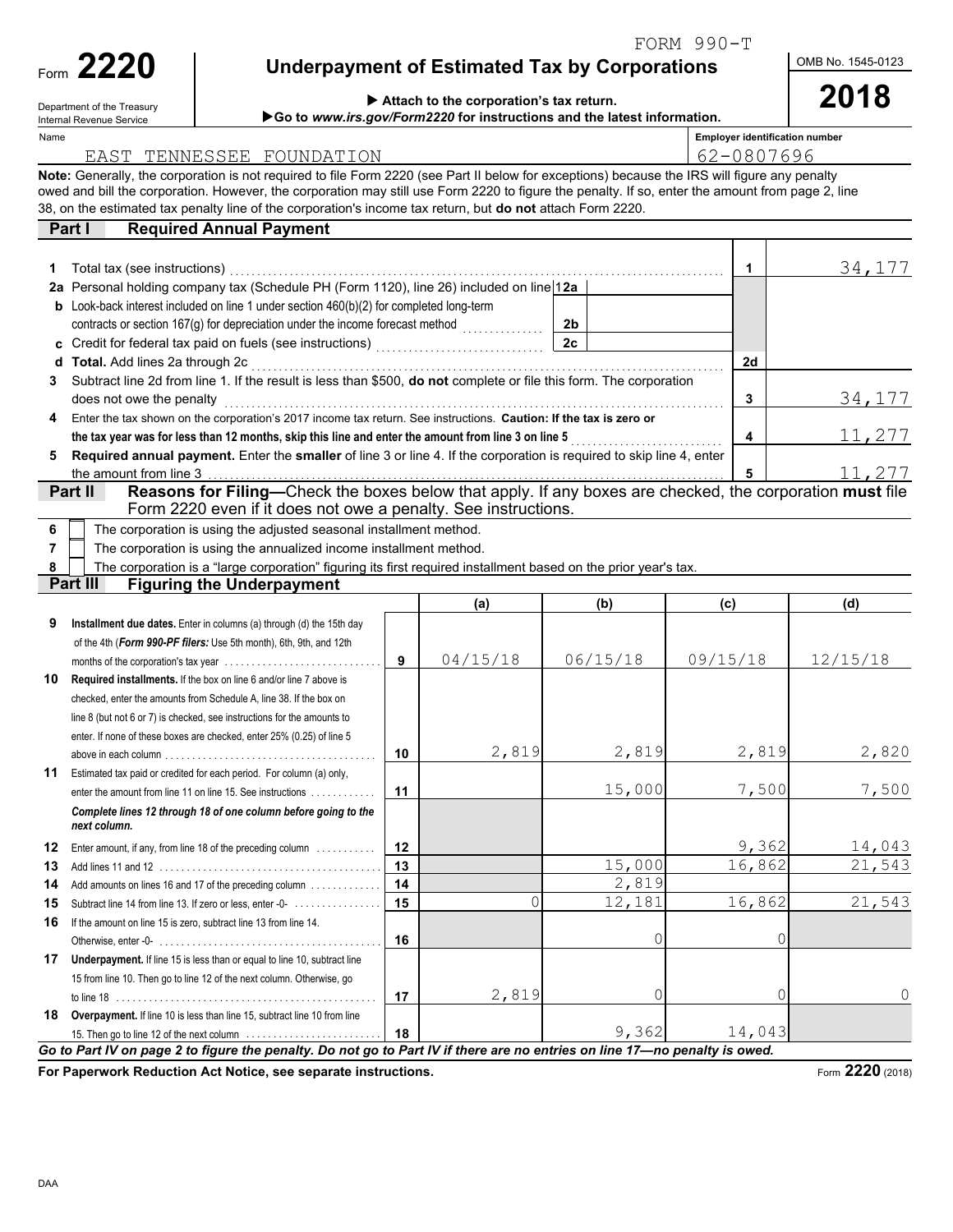#### **Part IV** Figuring the Penalty Form 2220 (2018) Page **2** EAST TENNESSEE FOUNDATION 62-0807696

|                                                                                                                                                                                                                                                                                                                                                                          |    | (a)              | (b) | (c) |           | (d) |
|--------------------------------------------------------------------------------------------------------------------------------------------------------------------------------------------------------------------------------------------------------------------------------------------------------------------------------------------------------------------------|----|------------------|-----|-----|-----------|-----|
| 19 Enter the date of payment or the 15th day of the 4th month after the                                                                                                                                                                                                                                                                                                  |    |                  |     |     |           |     |
| close of the tax year, whichever is earlier. (C corporations with tax                                                                                                                                                                                                                                                                                                    |    |                  |     |     |           |     |
| years ending June 30 and S corporations: Use 3rd month instead                                                                                                                                                                                                                                                                                                           |    |                  |     |     |           |     |
| of 4th month. Form 990-PF and Form 990-T filers: Use 5th month                                                                                                                                                                                                                                                                                                           |    |                  |     |     |           |     |
|                                                                                                                                                                                                                                                                                                                                                                          | 19 | SEE<br>WORKSHEET |     |     |           |     |
| 20 Number of days from due date of installment on line 9 to the date                                                                                                                                                                                                                                                                                                     |    |                  |     |     |           |     |
|                                                                                                                                                                                                                                                                                                                                                                          | 20 |                  |     |     |           |     |
|                                                                                                                                                                                                                                                                                                                                                                          |    |                  |     |     |           |     |
| 21 Number of days on line 20 after 4/15/2018 and before 7/1/2018                                                                                                                                                                                                                                                                                                         | 21 |                  |     |     |           |     |
|                                                                                                                                                                                                                                                                                                                                                                          |    |                  |     |     |           |     |
| 22 Underpayment on line 17 x $\frac{\text{Number of days on line 21}}{365}$ x 5% (0.05)                                                                                                                                                                                                                                                                                  | 22 | ۱\$              | \$  | \$  |           | \$  |
|                                                                                                                                                                                                                                                                                                                                                                          | 23 |                  |     |     |           |     |
| 23 Number of days on line 20 after 6/30/2018 and before 10/1/2018                                                                                                                                                                                                                                                                                                        |    |                  |     |     |           |     |
|                                                                                                                                                                                                                                                                                                                                                                          | 24 | I\$              | \$  | \$  |           | \$  |
| 24 Underpayment on line 17 x $\frac{\text{Number of days on line 23}}{365}$ x 5% (0.05)                                                                                                                                                                                                                                                                                  |    |                  |     |     |           |     |
| 25 Number of days on line 20 after 9/30/2018 and before 1/1/2019                                                                                                                                                                                                                                                                                                         | 25 |                  |     |     |           |     |
|                                                                                                                                                                                                                                                                                                                                                                          |    |                  |     |     |           |     |
| <b>26</b> Underpayment on line 17 x Number of days on line 25 $\times$ 5% (0.05)                                                                                                                                                                                                                                                                                         | 26 | ۱\$              | \$  | \$  |           | \$  |
|                                                                                                                                                                                                                                                                                                                                                                          |    |                  |     |     |           |     |
| 27 Number of days on line 20 after 12/31/2018 and before 4/1/2019                                                                                                                                                                                                                                                                                                        | 27 |                  |     |     |           |     |
|                                                                                                                                                                                                                                                                                                                                                                          |    |                  |     |     |           |     |
| 28 Underpayment on line 17 x Number of days on line 27 x 6% (0.06)                                                                                                                                                                                                                                                                                                       | 28 | ۱\$              | \$  | \$  |           | \$  |
| 365                                                                                                                                                                                                                                                                                                                                                                      |    |                  |     |     |           |     |
| 29 Number of days on line 20 after 3/31/2019 and before 7/1/2019                                                                                                                                                                                                                                                                                                         | 29 |                  |     |     |           |     |
|                                                                                                                                                                                                                                                                                                                                                                          |    |                  |     |     |           |     |
| 30 Underpayment on line 17 x Number of days on line 29 x *%                                                                                                                                                                                                                                                                                                              | 30 | 15               | \$  | \$  |           | \$  |
|                                                                                                                                                                                                                                                                                                                                                                          |    |                  |     |     |           |     |
| 31 Number of days on line 20 after 6/30/2019 and before 10/1/2019                                                                                                                                                                                                                                                                                                        | 31 |                  |     |     |           |     |
|                                                                                                                                                                                                                                                                                                                                                                          | 32 | 15               | \$  | \$  |           | \$  |
| 32 Underpayment on line 17 x Number of days on line 31 x *%<br>365                                                                                                                                                                                                                                                                                                       |    |                  |     |     |           |     |
|                                                                                                                                                                                                                                                                                                                                                                          | 33 |                  |     |     |           |     |
| 33 Number of days on line 20 after 9/30/2019 and before 1/1/2020                                                                                                                                                                                                                                                                                                         |    |                  |     |     |           |     |
| 34 Underpayment on line 17 x Number of days on line 33<br>$x \cdot \frac{6}{6}$                                                                                                                                                                                                                                                                                          | 34 | \$               | \$  | \$  |           | \$  |
| 365                                                                                                                                                                                                                                                                                                                                                                      |    |                  |     |     |           |     |
| 35 Number of days on line 20 after 12/31/2019 and before 3/16/2020                                                                                                                                                                                                                                                                                                       | 35 |                  |     |     |           |     |
|                                                                                                                                                                                                                                                                                                                                                                          |    |                  |     |     |           |     |
| Number of days on line 35<br>$x * \%$<br>36 Underpayment on line 17 x<br>366                                                                                                                                                                                                                                                                                             | 36 | \$               | \$  | \$  |           | \$  |
|                                                                                                                                                                                                                                                                                                                                                                          |    |                  |     |     |           |     |
| <b>37</b> Add lines 22, 24, 26, 28, 30, 32, 34, and 36                                                                                                                                                                                                                                                                                                                   | 37 | 1\$              | \$  | \$  |           | \$  |
|                                                                                                                                                                                                                                                                                                                                                                          |    |                  |     |     |           |     |
| <b>38</b> Penalty. Add columns (a) through (d) of line 37. Enter the total here and on Form 1120, line 34; or the comparable                                                                                                                                                                                                                                             |    |                  |     |     |           |     |
| line for other income tax returns with the content of the content of the content of the content of the content of the content of the content of the content of the content of the content of the content of the content of the<br>*Use the penalty interest rate for each calendar quarter, which the IRS will determine during the first month in the preceding quarter |    |                  |     |     | 38<br>1\$ | 24  |

\*Use the penalty interest rate for each calendar quarter, which the IRS will determine during the first month in the preceding quarter. These rates are published quarterly in an IRS News Release and in a revenue ruling in the Internal Revenue Bulletin. To obtain this information on the Internet, access the IRS website at *www.irs.gov.* You can also call 1-800-829-4933 to get interest rate information.

Form **2220** (2018)